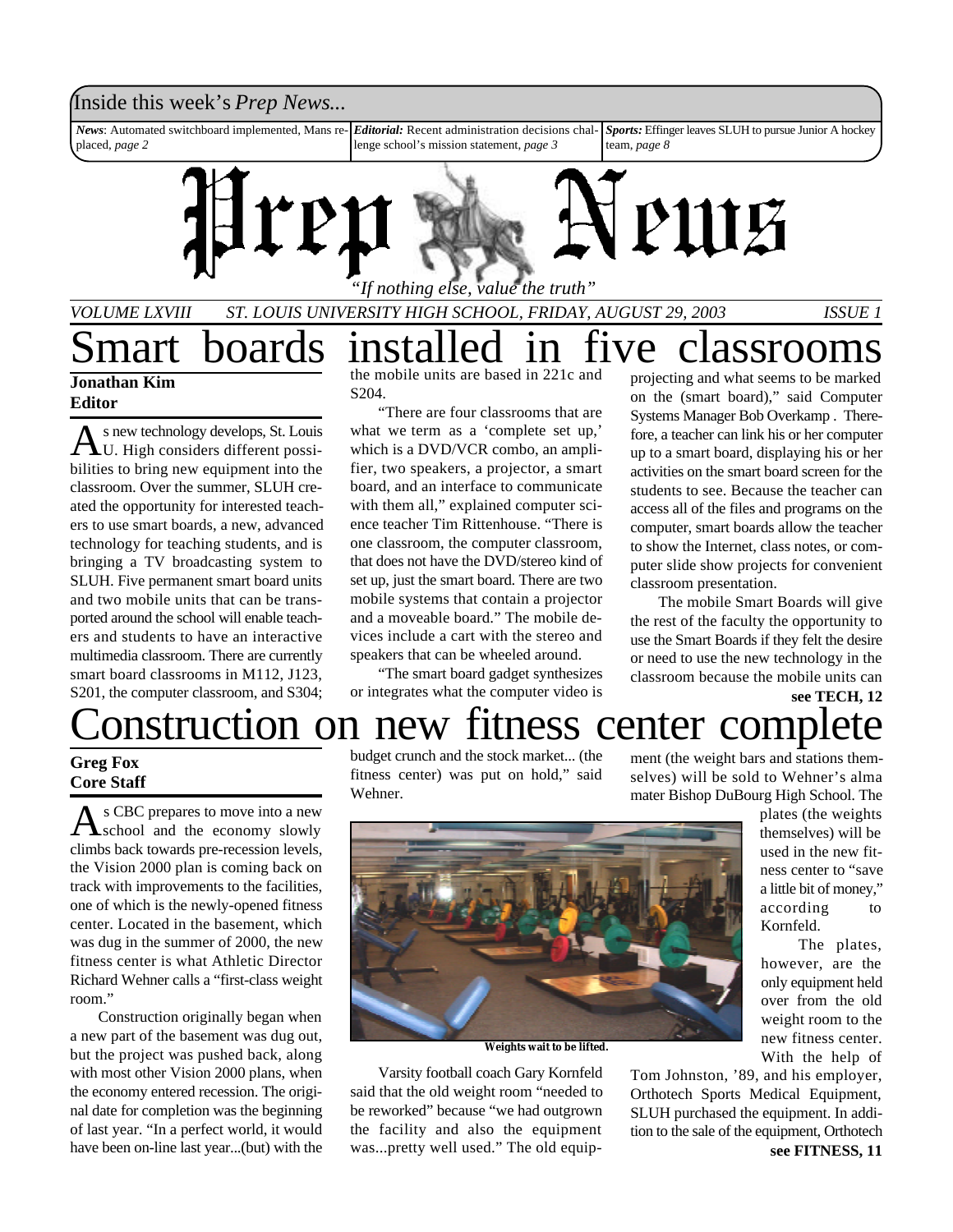# **2** August 29, 2003 Security changes instituted over summer

#### **Brian Fallon Assistant Editor**

Over the summer many changes have<br>been initiated in St. Louis Univerver the summer many changes have sity High's security system to ensure that the campus will be a safe place to learn. These changes include the bus parking only spaces along Oakland Avenue, and the new security booth on the faculty lot.

The parallel parking spaces on Oakland Avenue from the Science Center entrance to SLUH's main entrance are now for buses only. The change was made because of security concerns from both institutions.

"We were approached by St. Louis Science Center because they were experiencing a rash of car break-ins along Oakland Avenue," said Plant Manager Patrick Zarrick.

# HAL 9000: Switchboard goes auto

### **Tom Fontana Core Staff**

As SLUH implemented its new auto<br>
mated switchboard system, Midge s SLUH implemented its new auto Mans lost her job as switchboard receptionist, a position she had held for the past four years. Mans described the day she was let go: "It must've been Friday, June, 6. I was called up to the third floor and told just then that they were eliminating my position for reasons that had to do with budget cuts." Mans did not recieve any offer to continue to work in any other capacity at SLUH.

According to Plant Manager Patrick Zarrick, SLUH has had "difficult budget years" for the past two years. Zarrick said that over the past year and a half, the administration had been looking at ways to streamline the budget without having to "cut services to the students."

Vice President of Administration Brian Sweeney also commented, "We looked at the situation as a potential to save expenses that could be better utilized for the students." He added that SLUH's new focus on an automated switchboard

"Cars were on the street where it is harder to watch them," said Director of Security Charlie Clark. "It also took away parking from (SLUH) in front where students were parking, even though they shouldn't have been, and that was a security problem."

The Science Center had to have one of their guards patrol the cars, which number close to twenty right outside of the entrance, taking away one of their guards from patrolling their own lot.

Another reason the Science Center proposed making the parking spots on Oakland for buses only was to free up more spaces on their lot for cars. Zarrick mentioned that the space also benefits SLUH since buses have difficulty maneuvering around SLUH's lot when transportation is needed for students.

Clark commented, "The Science Cen-

system would save "a substantial amount of money." With the system in place, Sweeney said, "a change was necessary" because a person would only be required to operate the switchboard at peak calling times. Sweeney explained that SLUH "could not afford to hire someone just for peak times."

Thus, the administration decided to eliminate Mans' position, while slightly increasing the duties of Receptionist and Admissions staffer Kim Gohl. Sweeney complimented both Mans and Gohl on being "well-liked and well-respected," and noted that the administration faced a very difficult decision when they decided to eliminate Mans' job.

Zarrick detailed both daily switchboard operations and Gohl's duties. Gohl will operate the switchboard from 7:00 a.m. to 9:00 a.m., which Zarrick referred to as the "critical morning period," during which Gohl will primarily deal with absentee calls. Gohl will continue to work until 3:30 p.m. primarily as a greeter to visitors. She will also carry out tasks for Principal Mary Schenkenberg and assist the Admissions Office. During those hours

ter has up to 90 buses on their lot at a time, and they were using a lot of manpower to watch buses that no one was going to break into, because (the buses) are generally empty."

There was a debate about bus parking. In the end, the school decided to make Oakland from the Science Center to the west parking lot entrance bus parking only.

However, "We chose to leave parking in front of the school building (on Oakland east of the Oakland parking lot entrance) so that we didn't affect the neighborhood with Science Center or our event parking, and because that area is more visible, and because we really haven't had a lot of break-ins in that stretch," said Zarrick.

SLUH also eliminated the first three **see CODE RED, 13**

Gohl will be available to speak to people who call in with emergencies that require speaking to a person rather than the machine. From 3:30 p.m. to 4:30 p.m., a student will sit at the switchboard to greet any after school visitors.

For all its financial benefits, some wonder whether this new arrangement may simply create hassles that could have been avoided with a human switchboard operator. Zarrick speculated on both the advantages and disadvantages of the new setup.

On the positive side, the automatic switchboard allows Gohl to focus on work in other areas of the school, like Admissions, while still being able to handle the hectic morning period. Also, a caller can reach any area of the school through the automated system. Addressing concerns as to the amount of time it would take a caller to wade through the automated menu, Zarrick stated that the extensions are presented to callers in order of frequency of use, with the most commonly used extensions first. Zarrick anticipates that over time callers will become famil-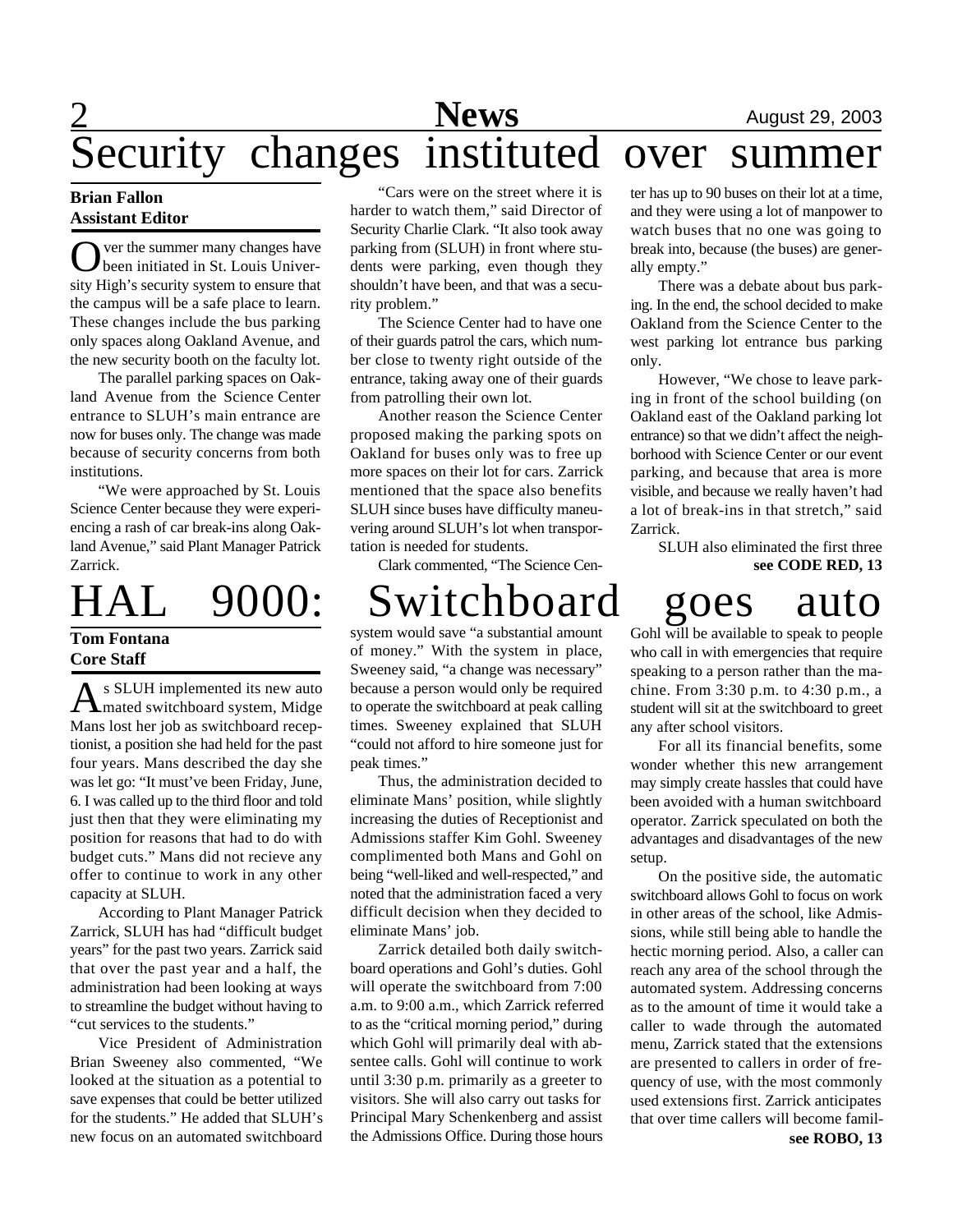# August 29, 2003 **Opinion** 3 EDITORIALS

### Recent administration decisions challenge school's mission

According to the St. Louis U. High mission statement, the members of this community are committed to "building Christ's Kingdom of justice, love, and peace." The school has recently made three significant decisions which, in light of this statement, deserve careful examination by the members of the community. These decisions involve the readmittance of a student who withdrew from SLUH as a result of last year's theft ring, the departure of senior Charlie Effinger, and the automation of the switchboard and subsequent dismissal of switchboard operator Midge Mans.

To treat one with justice is to honor his intrinsic rights present in him as a human being. When carried out in a humane society, justice maintains order in the community. Mercy, on the other hand, is not required for justice to be carried out. Mercy is an interior feeling towards an offender based on the convictions of the merciful. Mercy actively places trust in the individual. Justice, however, operates on the understanding that disrupting the order of a community will result in punishment.

A merciful Christian institution cannot deny a student an attempt to reform. It has a responsiblity, however, as a just community, to uphold discipline. To exact a penalty on someone who has done wrong is not unjust. Jesus himself, when merchants were buying and selling in his father's temple, drove them out.

This fall, the *Prep News* returns for its sixty-eighth consecutive year of being this school's weekly source for news. With the return of the paper each fall, the editors attempt to provide the student body with a comprehensive summary of news in and around St. Louis U. High. As stated in our Platform/Policy, which also appears in this issue, the *Prep News* attempts, to "gather and disseminate information for the entire school...(and to) make every effort to be objective." To the best of our ability, we will try to provide objective and balanced accounts to our readers.

On occasion, we the editors will express our views in the form of editorials, which will appear in the Opinion section. These editorials will attempt to open discussion and dialogue in the student body and faculty, not to attack individuals or groups at SLUH. We are trying to open the door for intelligent conversation on issues that we feel impact the student body in a significant way. To say that we as editors have all the answers would be short-sighted and conceited, but we do feel we are in a position to pose questions to the SLUH community, which is what an editorial does.

We acknowledge that many may feel that we are being overtly hostile or merely trying to ignite controversy by writing editorials; but let us reassure you that we are trying to do neither. We also realize that when editorials are left unsigned, many feel that the author is attempting to hide behind the veil of the general editorial staff and dodge criticism. Leaving editorials unsigned

Jesus, our model of forgiveness and mercy, believed his core principles were violated, and felt it necessary to defend his ideas.

When one student withdrew from SLUH after being involved in a theft ring, most in the school held the understanding that the withdrawal was irreversible. However, that student was recently readmitted to SLUH. Though the decision to readmit the student seems merciful, it brings into question whether justice was served. Enrollment at SLUH is not a right to which all human beings are entitled. It is a privelege that requires an upkeep of academic and disciplinary standards, and it can be justly taken away if a student fails to meet these standards. The decision also sets an uncomfortable precedent for disciplinary standards at SLUH, a precedent that has the potential to threaten future order at SLUH. If extensive shoplifting followed by the sale of the stolen goods at school is not grounds for permanent dismissal from the school, then what is? If another student is found to be selling stolen property at school, can the administration remain objective in giving consequences, or will it be forced to show that student the same leniency that it has displayed in this case? Mr. Clark regularly warns students about the danger of unknown thieves in the student body. Then why is it that when a student is known to have a history of theft, the school goes out of its way to **see EDITORIAL, 14**

### *Prep News*, Volume 68

means that the entire editorial staff agrees with the author's views and will therefore also take responsibility for the author's work.

This summer, as the editors looked back over the past sixtyseven volumes, we were struck by the role of the Opinion section of the paper. For decades, the *Prep News* has established itself not only as a source for news but also as a forum for the community of SLUH. In this forum, anyone could express his or her opinion on recent events around SLUH, no matter how trivial. More importantly, the Opinion section served as an important forum for responses to the firing of head basketball coach Don Mauer in 2001 and the ALLY program in 2002, to name a few examples.

We, the editors, hope that the Opinion section of the *Prep News* will remain a valuable forum for all who consider themselves part of the SLUH community. We wish to see discussion ensue and opinions expressed. We want no one to settle for just the simple answer, because the community encompasses varying opinions that can not be covered simplistically. When the administration makes a decision that the student body disagrees with, we hope we can act as the voice of the students. If faculty members feel that the student body has lost sight of what it means to a Jr. Billikien, we hope they have no fear in expressing their views in our Opinion section. When the Opinion section of this newspaper has been at its best, letters to the editors have been numerous and thoughtful; we certainly hope that that will happen again this year.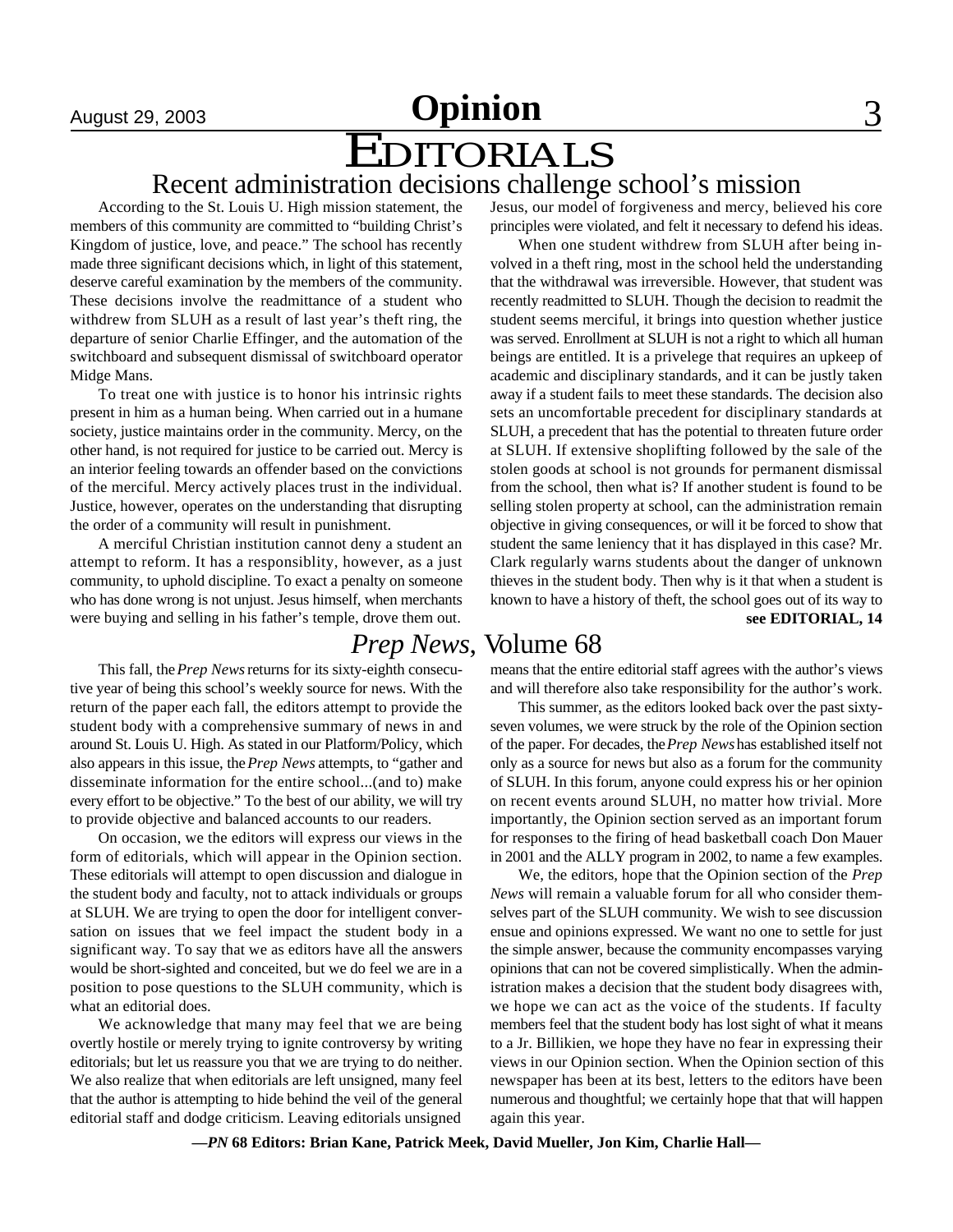LETTERS TO THE EDITORS

Yoon, Baricevic question Effinger's departure

To the Editors:

Think back to that fateful February morning when you opened your mailbox and your shaking, sweaty palms slowly opened your acceptance letter to SLUH. Go back to freshman year when you walked shyly across the cafeteria trying to decide which table of complete strangers you would sit at because you knew nobody at all. Then recall the first two years at SLUH you spent making those strangers your family. Now, if you can, think back to the Junior Ring ceremony. Recall the unity, the closeness, the feeling that you belonged, that everybody belonged, no matter what lunch table they sat at that day, and no matter where their subdivision was where they opened that letter. Now think back to the end of the Junior Ring dance when, with arms around shoulders, the class of 2004 ended the night filling the air with spirit, chanting "We Are Junior Bills" in a voice of one. Now picture somebody stomping out all of those memories and telling you that they don't matter.

Last Friday, three short days before the first day of classes, this was how Charlie Effinger felt when he stood lifeless before an administration that told him he could not return for his senior year.

Charlie recently joined a Junior A hockey team in St. Louis, one of the highest levels of hockey a kid his age can play. Not only that, it would expose him to talent scouts that could possibly get him into a Division I school. Opportunities like this happen once in a lifetime; however, he would have to practice with the team every day. In order to do this, Charlie would have to leave after 5th period. He knew this was asking a lot out of the school; it would have to arrange his schedule so that he would have an unscheduled period at the end of the day and somehow make up the class he would miss. He was bending backwards, practically putting himself at the mercy of the administration, **see YOON, 15**

# Former switchboard operator Mans says farewell

To the Editors:

I would like to say good-bye and thank you to all my friends at St. Louis University High School. Thank you all for the kindness shown to me over the past four years. I would especially like to thank you for all your prayers and concerns for my family this past year. I don't know how I would have made it through the trying times without your support and prayers when my dad was ill and especially when he passed away. I will always remember all of you and will continue to keep each and everyone of you in my thoughts and prayers. I ask that you continue to keep me and my family in your prayers.

SLUH has so much to be proud of. It has the best faculty in all of Missouri. I have three sons, all graduates of SLUH, who can attest to that. I also have two nephews who are graduates and two more who hope to attend SLUH in the future. I think that says quite a lot for SLUH's reputation.

To all the wonderful students at SLUH, I will always remember you. There will always be a special place in my heart for all of you.

Best of luck this year to all the returning faculty, staff, and students and also to the new faculty and new students. Have a great year!

It has truly been an experience working with all of you. I hope that you enjoyed it as much as I did. As one of my favorite comedians was known to say, "Thanks for the memories."

## Greetings from **STUCO**

To the Editors:

Can you smell that? Sniff around a little, it's there. No, it's not last year's leftover cafeteria cheeseburgers. It's the new school year! And it smells glorious! Wait, what's that? You say you miss the responsibility-free days of summer where you stayed up until 4 a.m. playing the online version of Dungeons & Dragons and memorizing the lyrics to your favorite Flock of Seagulls songs? Buck up, me hearties! I know the summer ended quicker than Charles Barkley's comeback career, but I promise, the 2003-2004 STUCO will make sure that this school year couldn't be any better if Mr. Clark himself wrapped it up in a big ole box and delivered it personally to your house, suspenders and all!

Well, that's not entirely true.

First of all, nothing would be cooler than Mr. Clark showing up at your house with a big box. Unless it was filled with cheetahs. But second of all, I can't promise you the amazing year that previous student councils have promised. You see, Religious Commissioner James Erler and I used half of STUCO's funds to finance our search for the lost city of Atlantis. Then our Treasurer Tom "And Quit Calling Me Shirley" Economon embezzled a couple thousand dollars to have Wolverine-style sideburns surgically implanted on his face. When Sports Commissioner/ Pinball Enthusiast Brian Heffernan found out, he took the remaining money from the treasury and bought the biggest plastic fish any of us had ever seen, which later proved to be a worthless purchase as he traded it to Mr. O'Keefe for a piece of low-calorie apple pie.

Sorry fellas, but we can't promise you much this year. Our standards are set relatively low. We dropped our weekly meetings and have instead decided to follow Mr. Buesenhart around during Activity Period and ask if we could all collec**see STUCO, 14**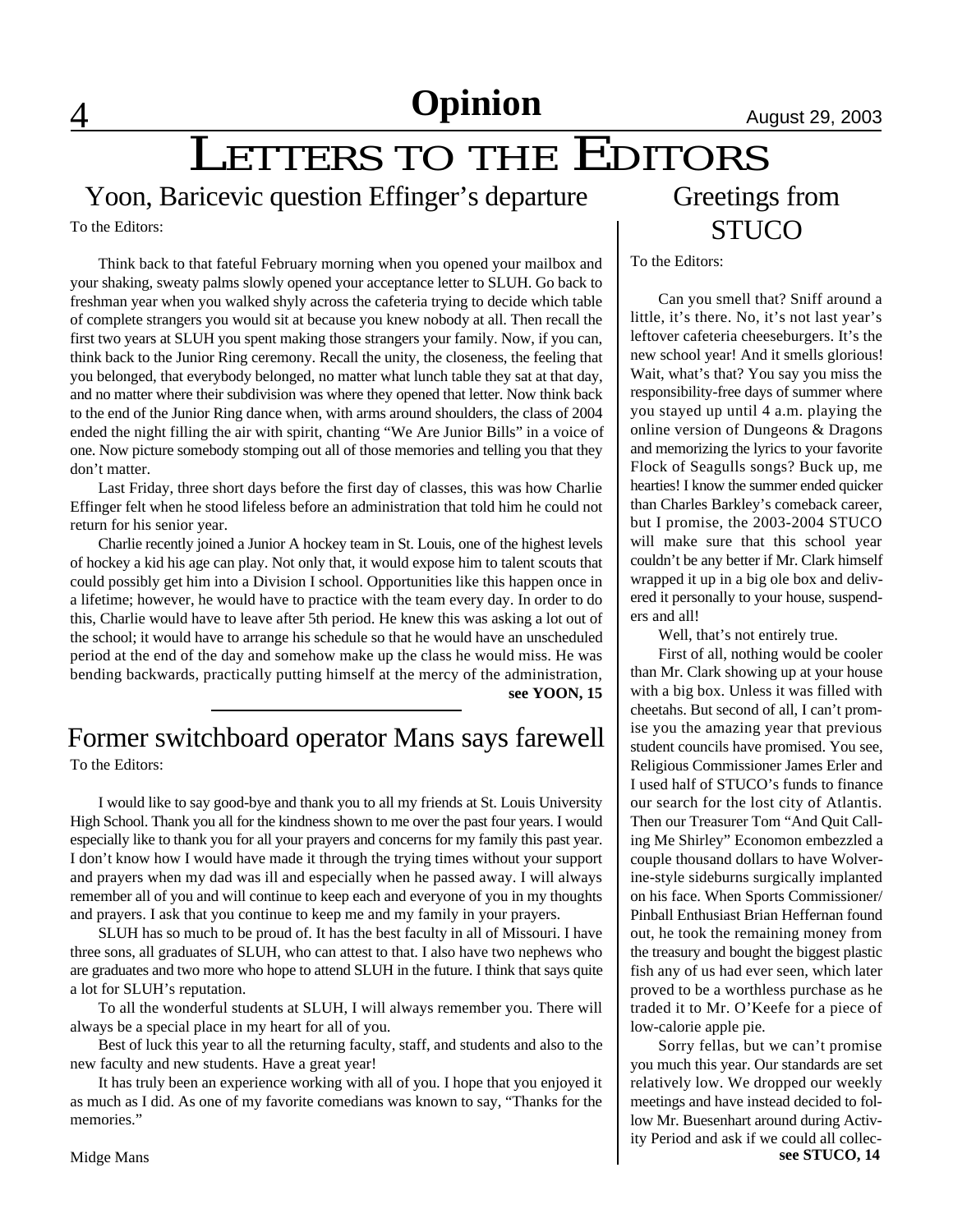# *PREP NEWS* **VOLUME LXVIII**

### EDITORIAL POLICY

The Volume LXVIII *Prep News* editorial section serves the purpose of being the vehicle of personal opinion, whether from students, faculty, or others wishing to voice an opinion. All topics discussed in the section will be related to St. Louis University High School.

Nothing published either as an editorial or as a letter to the editor should be considered the opinion of the school, the administration, or anyone other than its author or authors.

A *Prep News* editorial is the opinion of the editors on a particular topic. In their writing, the editors will make a strong attempt to express their views in a clear and accurate fashion; they will also strive to offer solutions if the focus of the editorial is a problem.

Either in response to anything in the editorial section or simly in an effort to express one's opinion about a SLUHrelated topic, every member of the SLUH community is welcomed and encouraged to submit a letter to the editors.

Every letter received by the editors will be read and given consideration. All the letters must be signed, but the author's name may be withheld from publication by request.

The *Prep News* editors reserve the right to edit any submissions for publication in order to meet grammatical standards, but they will not skew the author's original intent. Also, the editors reserve the right to withhold from publication any submission if it is deemed vulgar, tasteless, or otherwise inappropriate.

All authors wishing to have letters pubished must submit them by 4:00 p.m. the Wednesday before the letter is to be published.

Letters can be given to any *Prep News* editor or moderator. In addition, letters can be mailed to the *Prep News* courtesy of St. Louis University High School, 4970 Oakland., St. Louis MO. 63110, or e-mailed to prepnews@sluh.org.

### PLATFORM POLICY

As the student-run newspaper of St. Louis University High School, the *Prep News* is a weekly publication which strives to inform the SLUH community about events and people, with its main focus on those pertaining to the school, primarily through the written word.

The *Prep News* is neither the voice of the administration nor the students. Rather, the newspaper serves to gather and disseminate information for the entire school.

The *Prep News* editors and staff members make every effort to be objective in their news coverage and editing, and they strive to be unbiased in their athletic reporting.

As it stands now, the organizational structure of the *Prep News* differs slightly from that of recent years. This year the *Prep News* has one editor in chief, two sports editors, one editor, an assistant editor, and a features editor. The members of the editorial staff are co-workers and **see PLATFORM, 14**

# Chik set to take Pastoral reigns

### **Brian Krebs Reporter**

S ince the start of school a new face has<br>been seen in the offices of the student  $\sum$  been seen in the offices of the student commons: Tim Chik, the new Pastoral Director of SLUH, has moved into an office recently vacated by Robert Garavaglia.

The job of Pastoral Director is certainly a large one. The job includes planning all masses, retreats, and prayer services. The Pastoral Director also meets and works with other SLUH department officers.

Garavaglia may have left the office of Pastoral Director, but he hasn't left school by a long shot. Last year, in addition to his pastoral duties, he also taught two theology classes. However, these two classes didn't seem to fill his desire to teach and spend time with the students. Garavaglia came to the conclusion that he could not succeed in his goal of becoming

the best teacher that he could be with his duties as Pastoral Director. His job entailed sacrificing his time and working many long evenings and some Saturdays. These hours were hard on both him and his family.

So, in May, Garavaglia decided that he would step down from his position as Pastoral Director and return to teaching full-time. Fast-forward a few months and now, with a total of four classes, Garavaglia says he's looking forward to the change.

Principal Mary Schenkenberg had the task of finding a replacement for Garavaglia. She did not have to look far to find Chik, who was interested in the job from the start. Many people recommended him as a worthy candidate, including Garavaglia. Schenkenberg also spoke with SLUH President Paul Sheridan S.J., former Jesuit Superior James Knapp S.J., and theology department Chair Allen Boedeker; they too thought Chik would be qualified for the job.

Now with a new direction in his SLUH career, Chik is much busier. He teaches two sophomore theology classes and is still involved with cross country and track, but says he will be doing these in a smaller capacity.

Chik brings a few new ideas as Pastoral Director. He is planning a Freshman Retreat and Junior Day of Service. He has also recieved information on a Life Teen event called "Inspiration" and encourages those who are intersted to attend. Information will probably begin circulating soon. Chik encourages students to drop by and visit him in his new office in the commons. He adds, "The pastoral couches are always open."

Schenkenberg gives Chik her blessings and sums up her feelings by saying, "From what I've seen so far with Direction Days and start of school, I'm very excited with (his) genuine spirituality and great combination of energy and organizational ability."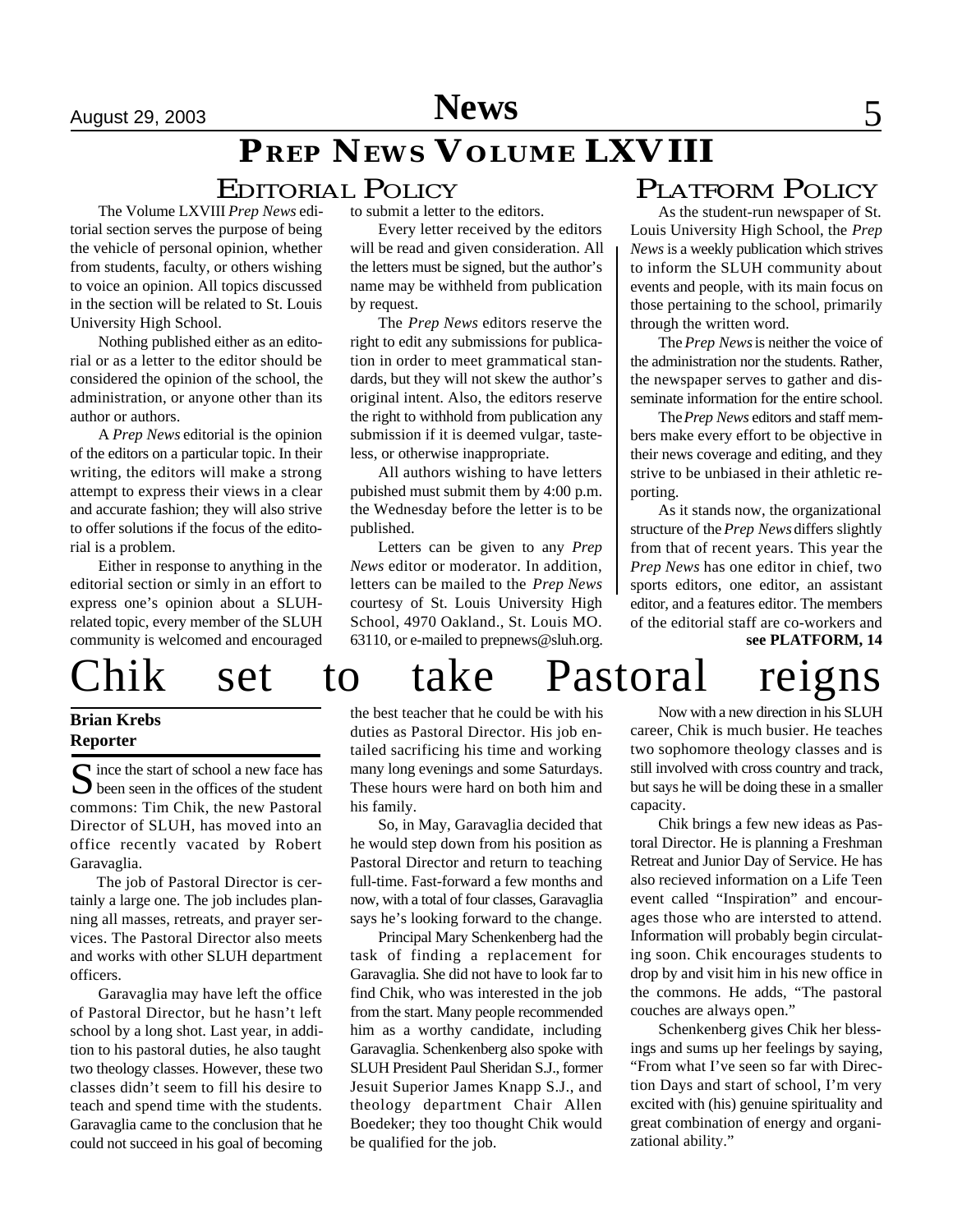

### **Alex Sciuto Reporter**

This year marks the return of former<br>president Tom Cummings, S.J., who his year marks the return of former

returns to St. Louis U. High after fifteen years of teaching and administration at other Jesuit high schools.

C u m m i n g s grew up in the St. Mary Magdalen parish in South St. Louis. After graduating from SLUH in 1956, he attended St. Louis University

**Kevin Twist Reporter**

be teaching at St. Louis U. High. Growing up in Arkansas, Callon attended a Benedictine high school and moved on to study at Rockhurst and Creighton Universities under the Jesuits. At Creighton he received his bachelor's degree in

English.

and afterwards spent his Regency at Rockhurst High School in Kansas City. Cummings was ordained to the Society of Jesus in 1969. He returned to Rockhurst to teach English and was chairman of the English department while running the Pas-

s a new member of the English

#### toral Department.

In 1976, Cummings went to the Australian outback to live with the Aborigines in his final year of Tertianship, where, in the day time, the heat bore down so hard

that an underground mine became his church. His superior called him back to become the president of SLUH. Reluctantly, he went; his true love lay in the classroom, not administration. From 1977 to 1985

**Cummings strong-arms junior Brian Kurtz.**

Cummings served as chief executive officer of SLUH. He enjoyed it but wanted to get back into the classroom.

When his tenure as president ended (he was president three years longer than what is normal), he became President of

**see CUMMINGS, 15**

"People said I would like it here,

looking forward to his first year in the SLUH English department teach-

# *David Callon : English*

mates with SLUH English teachers Frank Kovarik, Tim Curdt, Miles Grier, and Terry Quinn, from whom he learned about SLUH. It was through these relations and his Jesuit education that he chose to come to SLUH.

As a new member of the English<br>department, David Callon is glad to

**Callon reviews a paper.**

Callon moved to St. Louis to work on his graduate degree in English at Washington University. While attending Wash U. he became friends and class-



ing both sophmores and juniors.

He will also be the JV Tennis coach in the spring and is looking forward to running his first triathalon this year.

# Cargo pants embargo lifted

#### **Tim Elliott Reporter**

C argo pants and shorts are now legal at<br>
C St. Louis U. High. This comes as a St. Louis U. High. This comes as a reversal in policy by the administration, which previously had intended to ban cargo pants and shorts in hopes of reducing theft in the school. Assistant Principal for Student Affairs Eric Clark declined to explain the change, and simply reiterated that cargo pants and shorts are now legal. Clark's assistant Marla Maurer, mentioned that Clark had changed his mind and that he was giving students the benefit of being able to wear cargo pants. She did state, however, that no parents had called to complain.

 Several students weighed in on their position regarding the reinstatement of cargo privileges. Senior Tony Borchardt said, "It's nice having cargo shorts to store pens, pencils, (my) calculator and (my) assignment notebook."

Senior Mark Duvall said that he wasn't tremendously partial to wearing cargo shorts, but that he found them useful for storing his calculator. Duvall admited to being slightly surprised by the reversal of the ban.

Senior David Burghoff mentioned that he doesn't care about wearing cargo shorts, and that he doesn't use the extra pockets. Burghoff said, "Even though most of my pants are cargo, I don't actually carry 'cargo.'"

 Several parents were displeased with the sudden change in the dress code. One mother in particular mentioned that she had purchased two pairs of non-cargo shorts and two pairs of non-cargo pants for her son. She said that her son won't wear the newly purchased garments, save for on formal attire days when he is required to wear non-cargo pants. She stated that she has already washed all of the clothes and so can't return them. She closed by saying, "The next time (the administration) asks for money, I'll send them two pairs of shorts."

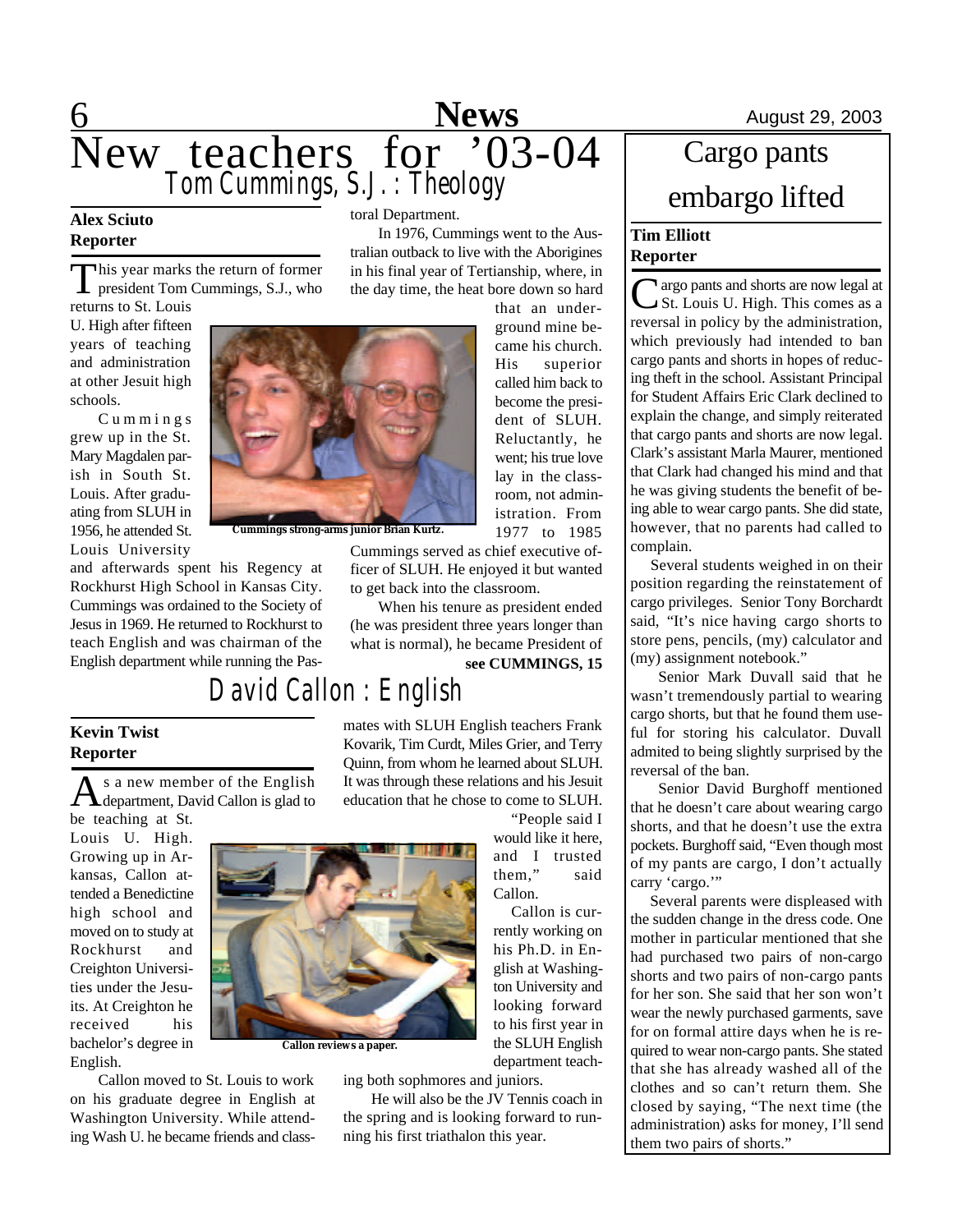# August 29, 2003 **Sports** 7 High hopes, tough schedule for '03 Soccerbills

#### **Kyle Poelker Reporter**

**Let** one penalty shot shy of the state<br>final last year, the 2003 edition of the eft one penalty shot shy of the state St. Louis U. High soccer team is reloaded, revamped, and ready for a season that looks to be as good as any in recent memory.

Though the team lost seven of its starters from its third-place-finishing team last year, head coach Charles Martel is "very much excited" about the upcoming season, despite the loss of all-stars Pat Ferrell, Adam Twellman, Matt Kreikemeier, and Matt McCarthy.

Conditioned all summer under the guidance of assistant coach and workout guru Charlie Clark, the team hasn't "skipped a beat" and has "left off right where we ended last year," according to Martel. The team will add new starters Andy Leindecker, junior Tim Weir, and John Reagan, who Martel says are all "very talented."

Also new to the team and the starting lineup are Richard Winkler, Joe Jost, and junior Paul Eschen.

Said Martel, "Jost can be the ballwinner in the midfield that McCarthy was for us last year, and we are looking for Winkler to step up in the back."

All of these relative newcomers add to the mix that should make for an exciting and successful team.

Supporting these new starters will be the core of returners from last year's squad guiding a Jr. Bill team that still has relatively little varsity game experience. This group starts with senior captain Joe Germanese, who, after a breakout season last year in which he led the team with 19 goals, looks to be even more productive



**Senior Pat Miller, right, attempts to take the ball away from junior Connor Finnegan yesterday in the annual Blue/White Game.**

up top this year. Alongside Germanese is fellow captain John Kornfeld, who will

anchor the midfield with his quiet determination and solid skills on both offense and defense.

Junior Brent Zang will anchor the defense this year as the only returner on the back half, and with remarkable confidence and poise should lead

a stifling defense that now includes Reagan, Winkler, and Eschen. Senior Dave Mueller, another returner who played in the backfield last year, will move to the offensive half alongside Germanese and Leindecker, a move that Martel thinks will make for a more productive and potent offense.

For all their talent, the Jr. Bills still lack the varsity experience that they had a year ago when they returned eight starters. Despite this void, third-year varsity man Kornfeld is still optimistic: "Though we may not have all the varsity experience that we had last year, there is no drop-off in the talent level, and we are doing a great job filling in the holes left from last year."

Germanese echoed this sentiment, saying, " We have lots of talent, and if the team comes together, we have the ingredients for a state title."

The state title is still far away, and with a tough district including CBC, the Jr. Bills have a difficult season ahead of them, including a conference schedule that has been called by many soccer experts one of the toughest in the nation.

Nevertheless, the Jr. Bills have the talent and conditioning to compete with Missouri's finest, and their quest for a state title begins right away against the always dangerous St. Mary's squad. Come see the Soccerbills this season as they vie for their first state title in 12 years.

# Footballbills hope to reverse fortunes of last season

#### **Dan Leiser Reporter**

A skilled team returning" is how cap-<br>tain John Block describes the varsity skilled team returning" is how capfootball team this year. The team is also very new in many ways. With only seven starters from last year playing this season, competition among players for positions this season was intense, and the two-adays pushed the players' limits.

The captains this year are John Block, Jeff Howenstein, Jim Croghan, and Brent Harvey. Block and Howenstein will focus on defense, in the position of linebacker, while Croghan and Harvey will help lead the offense at offensive tackle and running back, respectively.

This year's team will be led in large part by players new to the varsity team, with junior Matt Behr as the starting quarterback and punter. There will also be five sophomores on the team this year.

Returning as the team's kicker, Tim Simon hopes to keep his high success rate for extra points and field goals. He will be assisted by the team's long snapper, Matt Green.

One of the strengths of this year's team lies in its receiving corps. Senior David Sonderman, junior John Warner, and sophomore Eric Hunt have potential to make big receptions.

The offense will also be supported by returning varsity member junior Matt Herzberg, who moves to tight-end from his fullback position last year. Of course, the well-being of the quarterback is in the hands of the offensive line, which is composed entirely of seniors: Mike Talerico, Ben Zaegel, Colin Dowling, Greg Yeckel, and Jim Croghan.

As always, the hopes and dreams of these seniors depend on crushing those of the Cadets in the annual showdown with CBC.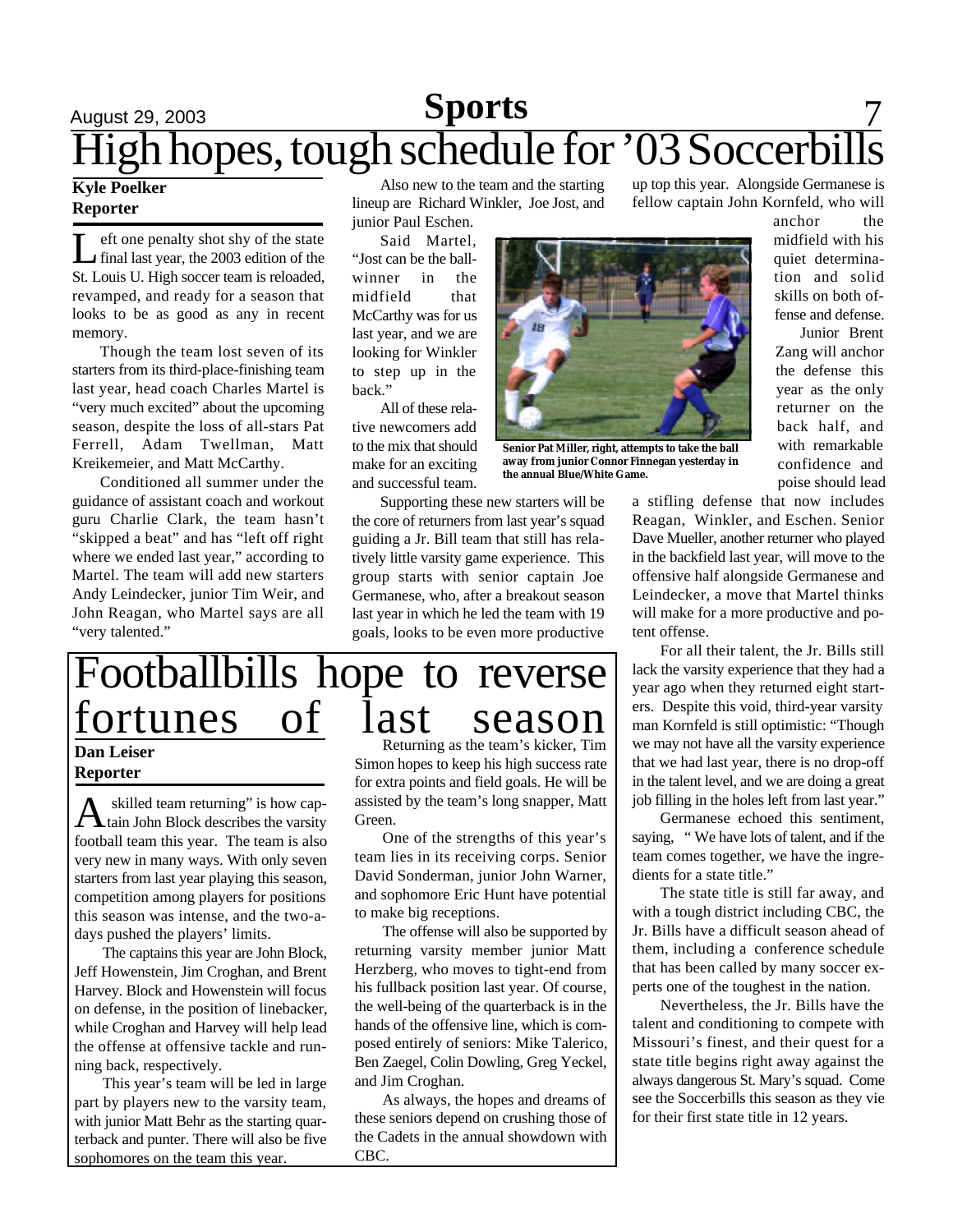# **8 Sports August 29, 2003** Effinger leaves to pursue Junior A hockey

#### **Joe Germanese Reporter**

When the 2003-'04 Jr.<br>Billiken hockey team takes to the ice this winter, it will be missing an important part of its defense—in fact, its last line of defense. Charlie Effinger, a former member of the class of 2004 and the varsity hockey team's former goalie, has taken his netminding skills elsewhere after starring for the Busenhartbills for the past two winters. The Heartland Eagles of the United States Hockey League (USHL), picked up Effinger after a series of tryouts and training camps over the summer months.

The Heartland Eagles, coached by former St. Louis Blues player Rick Zombo, compete in the USHL, which is composed of twelve teams from across the Midwestern states; the Eagles are based in Chesterfield. The USHL Tier 1 is an arena for top hockey prospects across the country to compete at the highest level in a professional environment while gaining valuable exposure to scouts. According to the USHL website, one of the top goals of the league is to "provide players exposure to collegiate and professional coaches." NHL scouts as well as Division I scouts are regulars at these games.

Effinger plans to play for the Eagles for two years and then move on to a collegiate hockey program. The league has an exceptional record for placing players not only in the college ranks, but also in the professional ranks.

"Last year around 85 percent of the kids from this league went to college on scholarships," commented Effinger.

In addition, another 20 players were selected in the NHL Amateur Draft last June.

At this juncture, Effinger joins the squad as a rookie, and he looks to start out as the back-up goalie to last year's returning starter. He can expect to see action in about fifteen to twenty games out of the sixty-one game schedule. However, because the USHL is very competitive and winning is of the utmost importance,

Effinger will have his chance to prove himself right away.

Effinger's former hockey coach at SLUH, Charlie Busenhart, said that, "Hockey in the USHL is a business; the best players will play. That's the way it is."

The USHL is a business indeed. Franchises may be bought or sold, and players can be traded freely from team to team. Many of the cities where Junior A teams prosper are smaller markets without major sports teams, such as Danville, Ill., Springfield, Mo., and Cedar Rapids, Iowa, among others. Junior A is quite comparable to Class A or Class AA baseball. However, unlike minor league baseball players, Junior A hockey players do not get paid, and they are able to maintain their amateur status.

Effinger's decision to play Junior A hockey rendered him unable to return to SLUH for the fall semester. The Heartland Eagles will begin practicing on Sept. 2 in preparation for the start of their sea **see HOCKEYMAN, 10**

# Linhares takes over as head track coach

#### **Patrick Meek Sports Editor**

This past summer has been a busy<br>one for the St. Louis U. High track his past summer has been a busy team. In addition to finishing strong at the state finals with all-state finishes by Peter Schaefer and the 4x800m team, the Trackbills also got a new head coach.

On May 29, history teacher Tom McCarthy, who has been involved with the track team for the past 18 seasons and head coach for the last eight, submitted his resignation to athletic director Dick Wehner.

"I knew before the season started that this was going to be my last," said McCarthy.

"When your kids are babies, they don't know when their dad is gone, in late nights and weekends. But now I have a first and fourth grader," said McCarthy, explaining his reason for resigning. "There was no way that I could put my best effort in the classroom, family, and in track," he added. "So, rather than do a bad job at all (three), I decided to give up one."

Upon receiving McCarthy's resignation, Wehner asked theology teacher and cross country team head coach Jim Linhares if he was interested in taking the position.

"I, and the rest of the track coaches, felt it best served the school that Mr. Linhares would be named coach," said Wehner.

"Mr. Linhares is a great communicator and very knowledgeable about the science of running. He is also outstanding with mentally preparing his athletes," continued Wehner.

In addition to acting as head cross country coach for the past 20 years, Linhares has coached grade school track for the past 12 years.

Even with the prospect of Linhares taking over, Wehner is still sorry to see McCarthy step down.

"(He) did a really excellent job at maintaining numbers on the team. At one time we had the largest track team in the state. That is a testament to Mr. McCarthy," commented Wehner.

Although the track team has enjoyed success, Linhares has high expectations for the future.

"I hope to build on the success of the program and make us regional and state contenders, and hopefully get a state trophy," said Linhares.

Linhares hopes to attain this success by training upperclassmen to help underclassmen develop in their particular event.

"I hope to have leaders in each individual event know what it takes throughout the year to be successful," said Linhares.

Linhares also hopes to use large numbers in track in the same way he has done in cross country, drawing on a large turnout to discover unexpected talent.

Wehner foresees a year of transition for the track team.

"The kids will have to get used to having a new coach," Wehner concluded.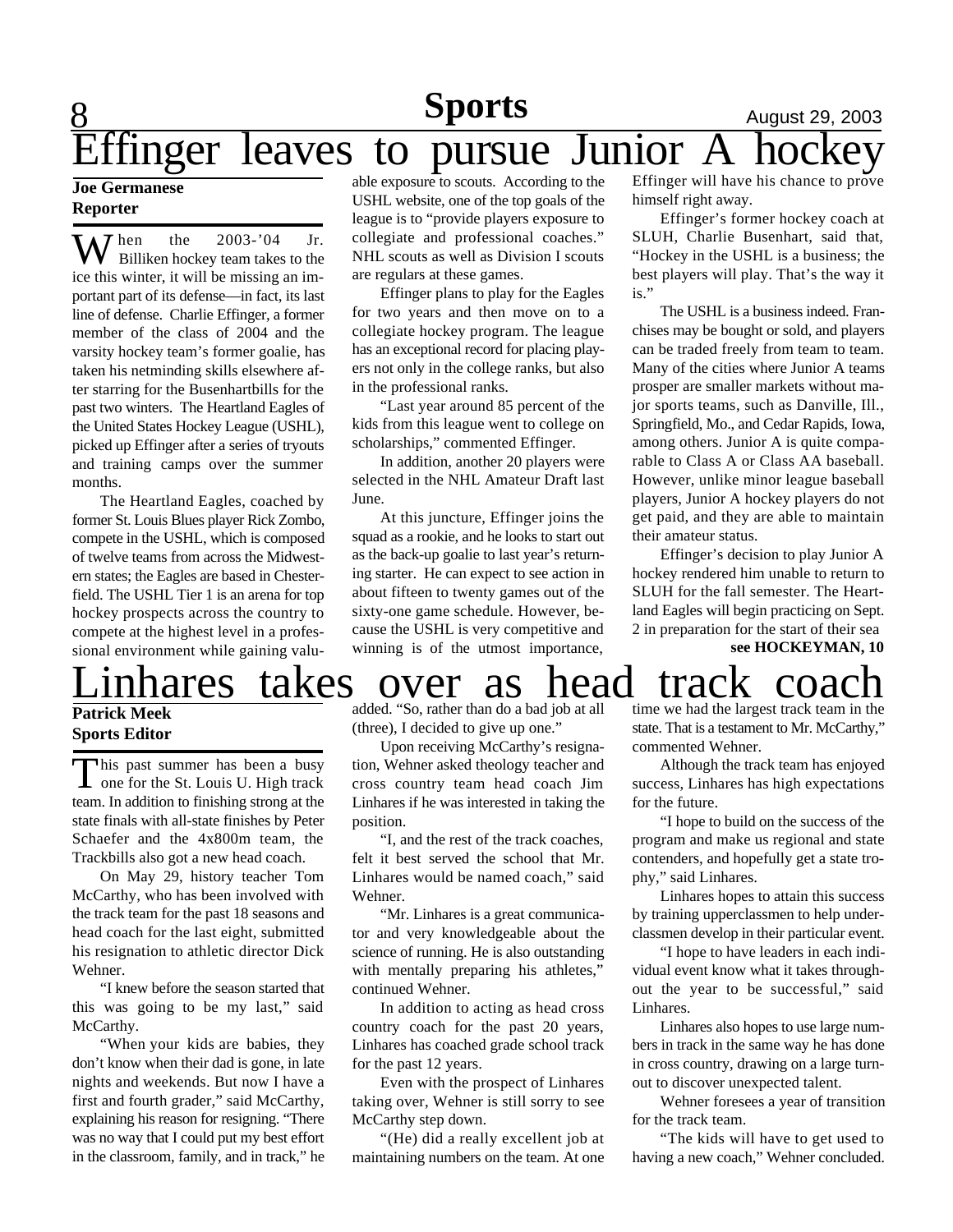# August 29, 2003 **Sports** 9 Summer brings improvements to athletic fields

#### **W. David Mueller Sports Editor**

This summer, Vision 2000 made the<br>first major steps to bring more SLUH his summer, Vision 2000 made the sports practices to the SLUH campus. The newly renovated P.E. field behind the student parking lot and the brand new Aviation Fields just across Highway 40 have minimized travel time for athletes and given SLUH perhaps some of the best practice facilities in the city.

Chairman of the board of trustees and chairman of Vision 2000 Ted Hellman said, "This is a transition to the final Vision 2000 plan where everything will be on campus."

For their 2002 season's practices, both varsity and JV soccer caravanned down Highway 44 to Fenton. C-football hiked deep into Forest Park to practice on Central Fields. Baseball, though practicing close to campus, never had a game that a SLUH student could conveniently get to unless they lived near Heine Meine.

Athletic director Richard Wehner reminisced, "At one time all three soccer and all three football teams practiced over at Aviation, (but) recently we've been kind of nomadic."

Completing the main project at Aviation Fields has taken time, but the results are worth the wait. After Aviation fell into disrepair in the 1980s along with many other areas of Forest Park, the not-forprofit organization Forest Park Forever (FPF) formed in the early '90s to restore the park. FPF joined up with the Forest Park Advisory Board and the city of St. Louis to create a plan for the park. The total repairs are estimated at \$90 million, with \$45 million from private sources and the city matching that amount.

Hellman, who is on the board of FPF, summed up SLUH's interest in the park by saying, "(Forest) Park is considered a jewel of the city, and we've had it across the street all this time."

To aid in the repairs, SLUH donated \$250,000, and the St. Louis Cardinals matched that amount. Forest Park Community College invested \$40,000, and FPF found \$160,000 from private sources. Being on both the board of both Vision 2000 and FPF, Hellman sees the connection that both SLUH and FPF could mutually benefit from each other. Said Hellman, "It was a nice fit."

When the total cost of the project at Aviation ran to \$2.3 million, FPF turned to Boeing, which was looking to donate. "It was a natural fit for Boeing," said Hellman.

Aviation Fields are named for the airstrip that used to occupy the land in the 1920s that sent airmail back and forth from St. Louis to Chicago. When the mail loads were low, barnstormers used the strip for daredevil feats of such as wing walking. Boeing was interested in the history of the site.

Soon the groundwork began. "We started by putting in a first-class sewer system," Hellman said. He explained that if the fields could not drain properly, they would not be able to survive the rigorous practice schedules of the Jr. Bills. Next came the grading of the entire site and a new irrigation system to keep the fields in premium condition. Hellman, however, seemed proud of the surface. "We put down quality Bermuda grass, a hot weather grass to survive the St. Louis summer." With the quality came an agreement that football would move over to the Archery Fields after negotiations with the archery club that uses the field. "I was able to convince the park to put down Bermuda, but football would chew that up pretty quickly," explained Hellman.

The new grounds consist of one high-performance baseball field with surface lights, a scoreboard, and seating for 400, one quality practice baseball field with a scoreboard, two standard baseball fields, four softball fields with lights, six soccer fields laid over the standard baseball fields and the softball fields, new restrooms, and a concession stand.

To ensure that the fields stay in their present condition, FPF has employed Munie Outdoor Services to maintain the turf.

Wehner confessed, "We're a little

apprehensive about this."

However, Hellman assures that FPF will inspect the fields to "ensure compliance with the established maintenance standards."

Along with the work across highway 40, SLUH has been busy on campus as well. "We widened the old P.E. field," said Hellman, "and laid down premium Bermuda on it."

C-football coach Tom Wilson said of the new convenience, "(Practicing on the P. E. fields) cuts off roughly 20 minutes off walking to and from Forest Park."

Senior Tyler Aholt, the number one senior in the buzz book and all of our hearts said of the new baseball stadium, "Now we have something to call our own. It's a home field advantage."

Wehner expressed his paternal nature saying, "I'm just really happy with the whole thing; it takes you guys off the highway."

Hellman had a similarly logistic perspective: "We were wasting a lot of time transporting to venues. This cuts back on that."

The final addition to exterior SLUH sports this summer was the replacement of an old stadium light. "The cross arms of the light deteriorated to the point that it might collapse, so it was basic maintenance," said Hellman.

Hellman noted that these athletic field projects are a necessary consequence of SLUH's commitment to remain in the city. "We want to stay in the city, but to do that we need to expand to compete" with county schools that have more land for practice fields.



-Charles Foster Kane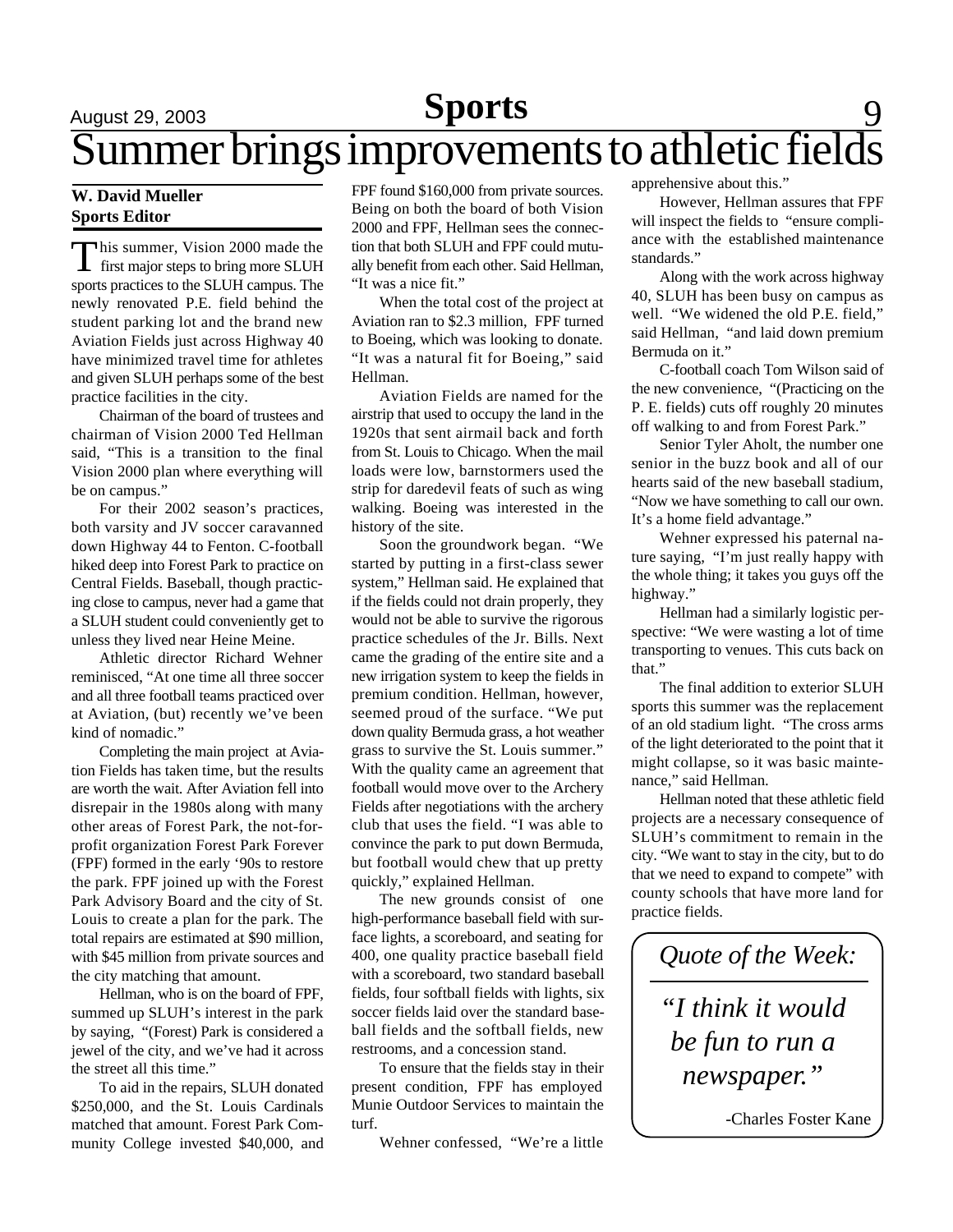## 10 **News** August 29, 2003 Construction begins on new boulevard *Road between Oakland and Berthold set to be open by Oct. 30* **News**

#### **Tim Huether Core Staff**

S tudents traveling on Oakland Avenue<br>
S recently may have noticed the  $\sum$  recently may have noticed the

progress of the SLUH/Science Center boulevard, the next step in SLUH's Vision 2000 campaign. The boulevard is located immediately to the west of SLUH's athletic stadium.

Clayco, the company selected to construct the boulevard, began work on Aug. 18. So far, the area of land has been cleared, and the pavement has been torn up.

The thoroughfare will be four lanes,

**HOCKEYMAN** two on each side of a median. Entrance signs will adorn the corners of both the

son in late September. Since these practices begin every day at 2:00 p.m. at Summit Arena in west St. Louis county, Effinger faced scheduling conflicts.

As a result, Effinger would have had to miss the final two class periods of each day. Eventually, with the course rotation the way it is, scheduling around this conflict would have been very difficult but not impossible. Effinger would have had to change sections of different courses at the start of each quarter, which may have placed a burden on his teachers and his academic achievement as well.

In the middle of August, Effinger and his father met with Assistant Principal for Academics Mark Michalski to discuss his desire to attend St. Louis University High School and meet the demands of Junior A hockey.

After this meeting, Michalski met

SLUH and Science Center property.

A three-way stop sign will be positioned at the entrance's intersections with both Oakland and Berthold.

The official title of the entrance will

Gunther of architectural firm Mackey-Mitchell. So far, no changes to the original design have been made.

Guenther has been the main architect behind all of the designs of Vision 2000.



**St. Louis Science Center -St. Louis U. High Boulevard Entrance construction begins.**

be the St. Louis Science Center-St. Louis U. High Boulevard Entrance.

The original design of the entrance was produced by the architect John

> his family appealed, but they lost the appeal.

> Grounds Committee Ted Hellman. The Building and Grounds Committee is a sub-committee of the board of trustees, of

> "(Charlie) is a little disappointed that he cannot graduate with his best friends, but he is also very excited about his opportunity with the Eagles," said Charlie's younger brother Eddie, presently a sophomore at SLUH.

> With hockey as his top priority, Effinger will continue his high school education at Webster Groves High School beginning Sept. 2. However, Effinger will be able to remain an active member of the SLUH community because he will be able to attend SLUH dances as well as other social events.

> Effinger's pursuit of playing collegiate or professional hockey officially begins when the Heartland Eagles open their season Friday, Sept. 26 at 7:05 p.m. against the Cedar Rapids Roughriders at the Summit Arena.

(from 8) with the administration group composed of Assistant Principal for Student Affairs Eric Clark, Prinicipal Mary Schenkenberg, and Assistant Prinicipal for Staff Development Art Zinselmeyer.

> The challenges they dealt with primarily concerned scheduling issues, the fact that Effinger's situation had no precedent, and the demands of both SLUH's curriculum and Junior A hockey. According to Michalski, "The administration group came to the conclusion that it would not be feasible for Charlie to attend SLUH and meet the demands of Junior A hockey."

> Schenkenberg said, "It didn't seem in Charlie's best interest to end up with a schedule that might hamper his hockey goals."

> Effinger badly wanted to stay at SLUH, but he also wanted to pursue his opportunity in Junior A. Following the administration's decision, Effinger and

"The project so far is right on schedule to be functional around the time of the CBC football game (Oct. 30)," said Vice-President of Administration Brian Sweeney.

"The entrance, if in place in time for the CBC game, will relieve some of the congestion," said Chairman of the Building and

**see BIG TRUCKS, 16**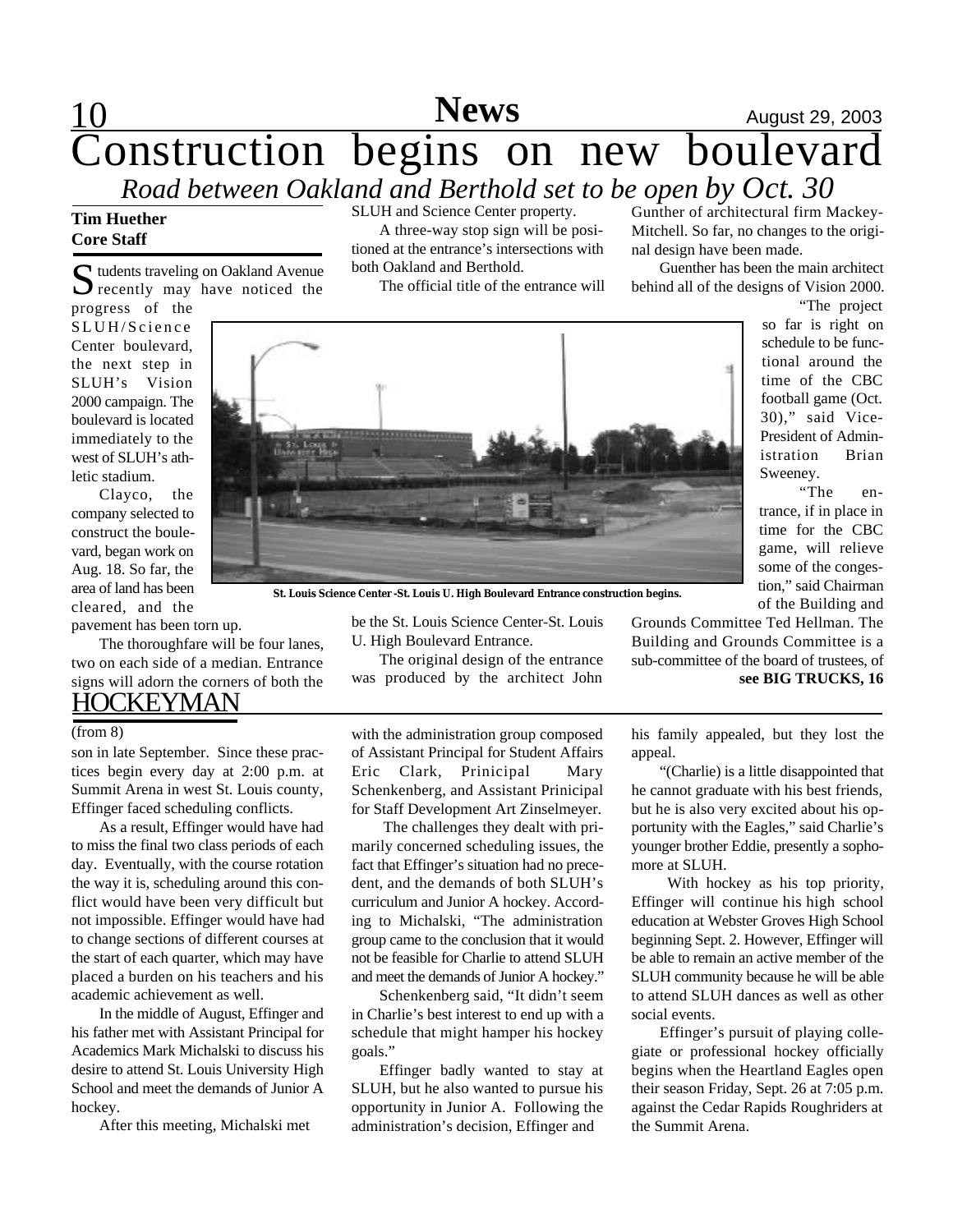# Dougan undergoes colon surgery

#### **Matthew Paradise Reporter**

As some of this year's freshmen em-<br>Abarked on their Direction Days last s some of this year's freshmen em-Friday, Aug. 22, neither they nor any other students knew that Dennis Dougan, who joined the counseling department last year, was undergoing surgery at St. John's Mercy Hospital to remove a tumor in his colon. Though he participated in Senior Advisor training in early August and a Direction Day, Dougan's tumor had to be removed before the start of the school year. During surgery, it was discovered that Dougan also had a hernia, which the surgeons fixed.

SLUH President Paul Sheridan S.J., **FITNESS** 

#### (from 1)

installed it and set it up, and installed the flooring as well.

Wehner calls the new equipment "state-of-the-art." The fitness center features five each of: hang clean bars, lat machines, bench press, incline press, hand/ push press, and squat stations. It includes three leg press and leg curl stations, as well as two treadmills, an upright bike, a recumbent bike, an elliptical trainer, and the fitness center also has a complete dumbell rack. Also in the cardiovascular area are two RCA TVs, equipped with cable TV and VCR. In addition, the fitness center boasts a modern sound system with a CD player.

In addition to the fitness center, a medical room, air conditioning unit, and Athletic Trainer and Nurse Scott Gilbert's offices are located adjacent to the fitness center. The old medical room will still function in the same capacity, but the whirlpool has been moved to the air conditioning room next to the fitness center. The fitness center operates off separate heating and cooling units from the rest of the school.

Assistant cross country coach Tom Flanagan is excited for the cross country team to use the new facility. He feels it is "very advantageous (to the team). (We're) excited that it is more than a weight room."

met with Dougan prior to the surgery, with concerns that the "tumor could be cancerous." Thankfully, test results showed the tumor was benign. Dougan has since returned home from the hospital and will take three to four weeks to recover, at which time he will return to his counseling duties.

Meanwhile, the counseling department has developed a plan to fill in for Dougan during his absence. Dougan's senior counselees have been split up for their initial college meetings among the other department members. His other students are welcome to schedule an appointment through Becky Berger in the counseling office with the other counselors. "Students should not hesitate to come

He said that, though the workouts will remain mostly the same, 30 runners can use the center at the same time, whereas only 20 could fit into the old weight room.

Wehner cited overcrowding and the weight room's being "monopolized by all the student-athletes" as some of the many reasons for building the new fitness center. Wehner foresees more non-athlete and faculty usage as two positives of the new fitness center, especially in the cardiovascular area. Though he feels it will benefit the sports teams, Wehner feels that "the real winner... is going to be the guy who usually doesn't lift... I think he is the young man who is really going to benefit from this."

Since the fitness center is part of the Vision 2000 campaign, it was funded entirely with money raised as part of Vision 2000, according to Thom Digman, Vice President for Advancement and Planning. He commented that "it's all Vision 2000 (funded), and any gifts that came went into Vision 2000." Patrick Zarrick, Plant Manager, reported no supplemental drives or fitness center-specific drives. He estimates the final cost at around \$170,000.

The Pettit Family donated what Digman calls a "significant amount of money" towards the project. As a result, the school will be dedicating the fitness center as the Stephen Pettit Fitness Center in," said counselor Ken McKenna, who has talked with Dougan daily during his absence. "Things are going well," he added.

Principal Mary Schenkenberg said that the faculty prayed for him during their retreat last Friday—the same day he was in surgery. Echoing the faculty's sentiments she added, "Hopefully, everything will be okay."

Latin teacher Mary Lee McConaghy, who appreciates Dougan's "sensitivity to his students' concerns," regrets his absence, knowing that "it can be really difficult for someone to miss such a big part of the school year."

"I'm very confident (about Dougan's recovery)," said Sheridan. "It turned out to be a very hopeful situation."

on Saturday, September 13. Faculty have been invited, and students and welcome to attend the ceremony, which will begin with Mass at 4:00 p.m.

# **Fitness Center Rules**

1. NO FOOD OR DRINK. 2. BE DRESSED TO WORK OUT. 3. STRIP WEIGHTS OFF ALL BARS WHEN FINISHED. 4. LEAVE ONE BUMPER PLATE ON ALL HANG CLEAN BARS. 5. PLACE COLLARS ON 2.5 LB RACK. 6. EACH STATION HAS ENOUGH WEIGHT TO SUSTAIN ITSELF.

MOVING WEIGHTS FROM STATION TO STATION IS NOT NECESSARY.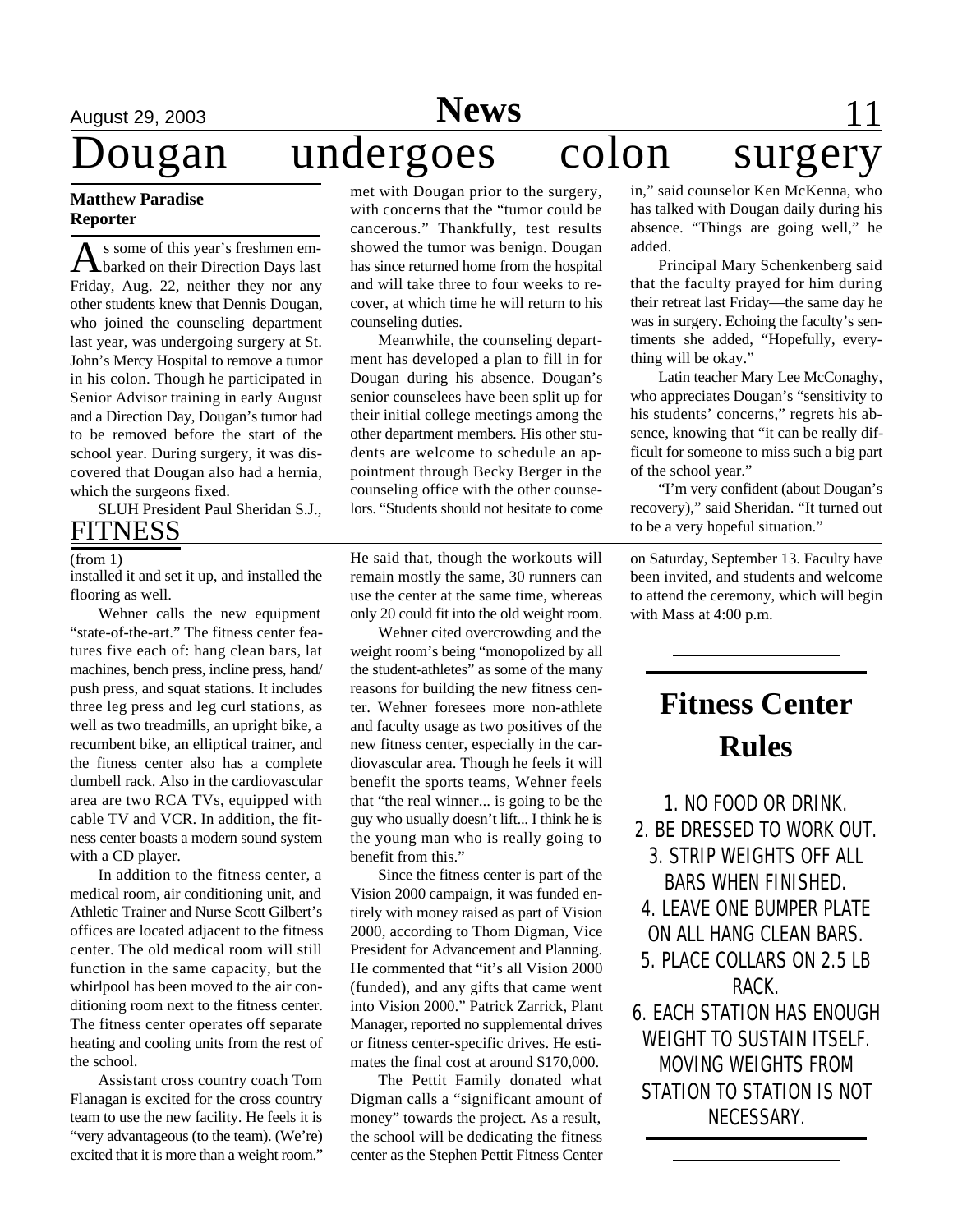# ECH

be transported to any part of the school. Therefore, if a teacher without a smart board classroom wanted to use the smart board to present a lesson or a unit, the mobile unit is an available option. (from 1)

"From a teaching standpoint," said Rittenhouse, "(a smart board) allows you to remain in the front of the classroom as you give whatever presentation you want to give. For instance, if you have the computer class, that everyone has taken, whether it is Mr. Nicollerat or me, we have always had to sit in the back of the classroom or have a student press the mouse. From a teaching standpoint that is problematic: there is downtime. If I'm at the board showing something, and now I want to change it, I have to walk to the back of the classroom or I have to tell a student to do it for me. It is inconvenient to me, and, more importantly, it is inconvenient to the student. The hope of this is to make the class more fluid."

Furthermore, interactive classrooms could address the changing learning styles of the students, especially visually oriented students.

"(Contemporary students) come from an environment where (they) use multimedia and fast-paced sort of instruction. This type of learning style is perhaps what students have developed," said Social Studies Chair Peggy Pride.

Smart boards can also send its display image to other computers in the room, and although SLUH does not have the required software or networking set up, the iBook laptop portable carts could be used to interact with the smart board.

The Technology Committee, a committee comprised of faculty members who are interested in technology, along with the administration, suggested the purchase and installation of smart board Classrooms.

The Technology Committee holds technology fairs to demonstrate the newest technology, and last January smart board types of technology were shown at the fair.

"What we have chosen to do," said Principal Mary Shenkenberg, "is (have) a small group of classrooms with teachers who are interested in pursuing (smart board classrooms). We did survey the departments and faculty to see who was interested in trying this out. We did have vendors come in and present their wares to the Technology Committee and anyone else who was interested…we did decide on the type of board we decided on as a committee."

"We asked the departments to let us know what they felt their needs were. Some departments felt that they didn't have a need for smart board classrooms, others did, so we worked with our budget to get seven."

Shenkenberg also said that "this is a year of trial" regarding the smart boards, and as a result, a small group of classrooms and teachers will experiment with the new technology.

The cost of a smart board and the projector in total is about 5,000 dollars, plus the labor/installation costs for the company SLUH hired out to install the new technology. The funds for the new technology come from money allocated by Vision 2000 and the regular capital budget for the school.

When asked who will maintain the new technology if something wrong happens, Overkamp said, "There is an old English word 'reactive' that leads to a new English word 'proactive'—(the latter word) never describes St. Louis University High School."

Pride mentioned the warranty from the company covering the smart boards, and she pointed to Rittenhouse, who has become one of the leading SLUH faculty members on smart boards.

Since this year is an experimental year with the smart boards, the process of gathering the data regarding the success or progress of the classrooms will be conducted either by student survey, a faculty survey, word of mouth, or a combination of these methods.

"We will use primarily word of mouth or surveys," said Rittenhouse. "Right now the number of people who are actually using it is small enough that you don't

really have to do a survey. I can just poke my head into the office and say, 'Hey, how's it going?"

Senior Tom Lampe, who has a smart board in both his Christian Life Choices and Environmental Science classes, said, "We haven't used the smart board in science, but in theology we use the board to help answer questions on a workshet we have done. I think (smart boards) could be used efficiently if teachers get used to it. It is nice to see the teachers use the new technology, and it has a lot of potential toward how teachers teach."

Senior Frank Havlak said that his science class "hasn't used it yet. The first day of class, (Physics teacher Kent) Kershenski tried to set it up, but it wasn't working. After about 15 minutes, he realized the board wasn't plugged into the wall. You need to plug both the computer and the board into the wall."

Havlak continued, "It'd be fun (but) I don't really see the advantages of it. Anything you can do with a smart board can be accomplished by a computer with a projector or a whiteboard with markers."

Freshman Aaron Poelker, who has Global History with instructor Tim O'Neil, has a Smart Board in his classroom. So far O'Neil has "shown us classroom policies and rules on the smart board."

"O'Neill has been using (the smart board) very well," said Poelker. "Advancement in technology is good because (a smart board) is a lot better, more useful, and more versatile."

John Dirnbeck, a freshman in Dan Shelburne's Biology class, has seen the boards used for internet displays for leaves required for a biology leaf experiment. "I think (Shelburne) is using it well...I think whiteboard, markers, and projectors are (better than smart boards)."

If the integrations of the smart boards into the room prove to be successful, Schenkenberg looks to adding more technology to SLUH, considering smart boards or other available technologies.

Rittenhouse said, "There are tenta**see NOLOGY, 15**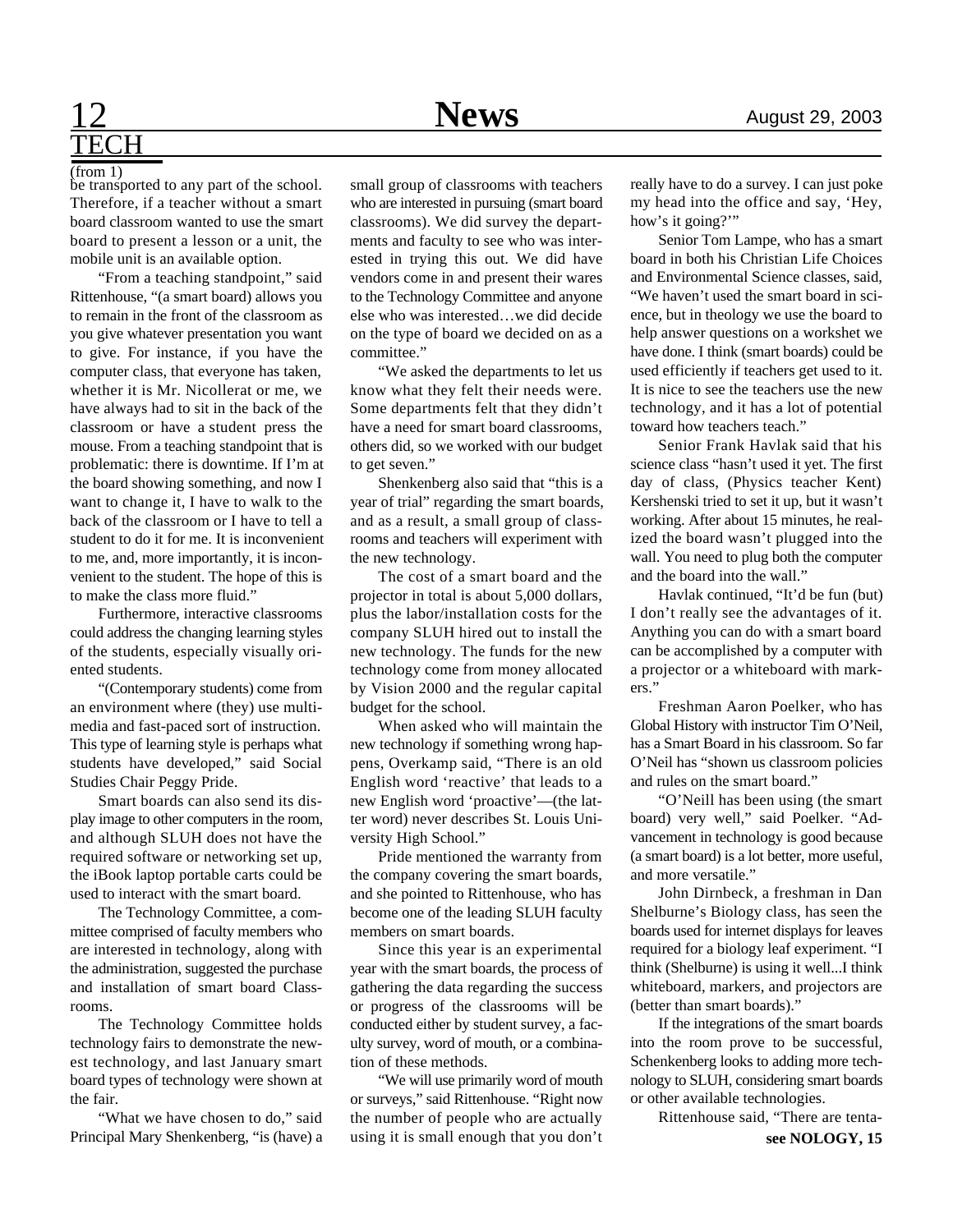# August 29, 2003 **News** 13

### CODE RED

parking spots nearest to Oakland in the alley. Previous thefts have been targeted to those spots because of their proximity to the street*.*

Another change to the security of the campus is the installment of magnetic locking systems that require fobs on a majority of the outer doors on the campus.

Zarrick explained, "The idea was that we were concerned that there were too many keys out there that people had, and this will limit access by changing the exterior locks to a restricted key for the administrators. Even though (the locks have) changed, the fob system is very simple to use."

Teachers use their fob keys by placing it up against a light sensor near the door, which then grants them access. The system also can be timed to lock and unlock for certain times of the day, allowing students to be outdoors during their breaks. "The idea of it is to be able to better monitor who is coming in and out of the building," explained Head of Security Charlie Clark.

If a breach in security were ever to occur, one would be able to track who had entered the building, and at what time. Said Zarrick, "Most faculty members have found it a conveinent way of getting into the building."

"We're examining how it's being used and how it's working," said Clark, "and then we'll make the decision of whether to go back to regular locks, or to expand this and go further. This is really only the first full year that we're going to use it."

Although the fobs have been installed, the school has decided to keep the exterior doors of the campus locked, excluding the doors that open to Alumni Park. "To feel good about student and school safety and having these doors unlocked during the day, we really needed a guard on the Oakland lot," Zarrick said.

Probably the most notable of the changes to the campus is the new guard house on the Oakland lot. Zarrick said, "We placed it strategically in a place where that person could see every vehicle that comes on the lot, greet them, give

(from 2) them directions as needed, and make sure more efficient manner. that the entrace is secure."

> "It organized the use of the lot," explained Clark. "(The upper lot is) a loading dock, it's an unloading dock, it's a meeting point. There are people coming and going all day. So to be able to organize, and to have a home base, this was what seemed to have worked."

> Clark met with security professionals as well as the law enforcment and was provided with many ways to ensure that SLUH's campus remains safe. The added booth on the Oakland lot was one of these suggestions.

> The new booth is heated and air conditioned and, by the beginning of next week, should have monitors installed.

> The upper lot also has a new crosswalk from near the tower to the steps by the Jesuit wing of the school. Zarrick mentioned that faculty members were concerned about cars taking the turn too fast, and that the motorist might not see the pedestrians walking across the lot.

> By the beginning of next week, the guardhouse will have monitors that will show all the different cameras on the exterior of campus, including the alley.

> "Now we have eyes in the alley, if you will, so that the guard sees movement on the alley it actually gives us a presence on the Oakland lot, as well as in the alley. We've never had that before. From a budgetary standpoint, we cannot afford more than two guards during the day," said Zarrick.

> The new house on the Oakland lot will allow the security guards to survey from three to four areas now with two guards.

> SLUH has also hired a new security guard, Bob Harlan. Zarrick commented on Harlan's character, saying, "Bob is a very friendly, personable gentleman, and he will be very active in greeting everybdy that comes on the campus, providing directions as needed."

> The student lot on Berthold Avenue will also recieve a new security booth. The booth will be erected on a two-foot platform so that the guard on duty will be able to monitor the cars on the lot in a

Despite all these changes to help improve SLUH's campus, one student's car was broken into this Monday. The burglary occurred at approximately 6:15 p.m., minutes after the guard stationed in the student parking lot rotated to the front to the Oakland lot. Zarrick explained, "We're going after it to make sure it doesn't happen again."

The student lot has been used more frequently within the past year. However, since there is no guard patrolling after 6:00 p.m., additional security was needed. A police officer from the St. Louis Police Department has been dispatch to patrol up Berthold Avenue and around East Road from 2:00 p.m. until 10:00 p.m.

Although more guards would ensure that the lots would be safer, the school cannot add more guards due to the budget. "We are increasing security as much as we can," said Zarrick.

### ROBO

#### (from 2)

iar with the extensions they use most often, which would significantly diminish the amount of time spent navigating he system.

In addition to the occasionally frustrating amounts of time spent working through an automated menu, the automated switchboard poses a disadvantage to callers who are not entirely certain of what extension they need to contact when being able to speak with a receptionist would help. Mans commented that she had heard complaints from "people who preferred to speak with a person (because) they just didn't know where to go (on the menu)."

The question remains where Mans plans to go from here. She anticipates waiting until her children return to college in September before seeking new employment. Mans commented that she wished to "thank the teachers and parents for their prayers and support," and concluded by expressing how she "really misses the boys at SLUH."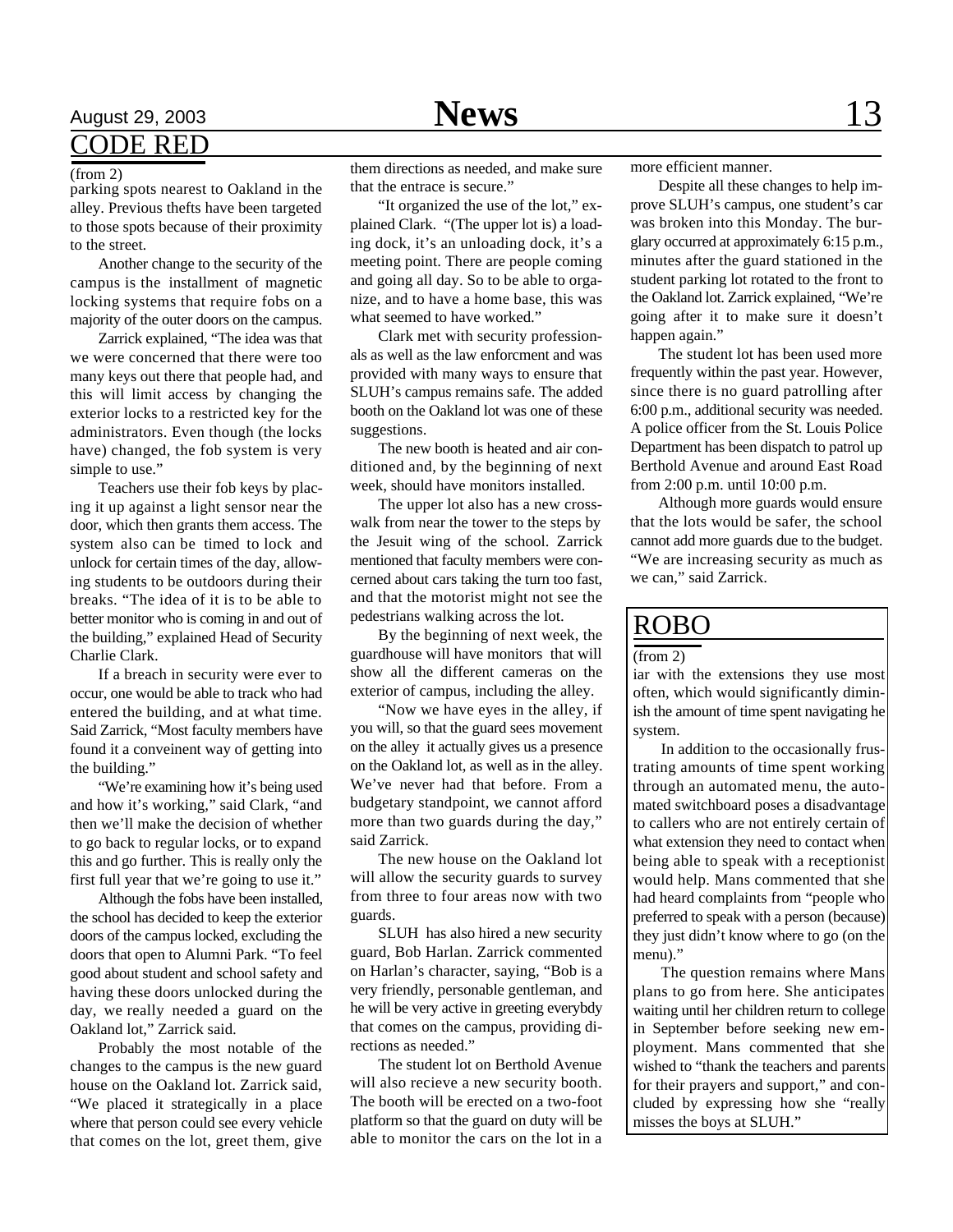## 14 **News** August 29, 2003 **DITORIAL**

#### (from 3)

reinstate him as a member of the student body?

The decision to allow the student to return seems even more illogical when compared with this week's departure of senior Charlie Effinger. Effinger's decision to further his hockey career with a Junior A team meant that he would have to miss classes on a daily basis. Still hoping to graduate from SLUH, he proposed special plans for his schedule, including summer classes and the possibility of attending SLUH for an extra year. He was told that the school did not want to set a precedent by allowing him to follow the specialized schedule.

In each case, the student failed to meet SLUH's standards of discipline and academics, respectively, and in each case the student's continued enrollment at SLUH was dependent on the school's making special arrangements to make it possible. Is it fair for the school to bend its usual rules to allow the return of the first student without also making special arrangements for the second? Why is it that the school is willing to set a precedent in one case but not the other?

The school's mission is also challenged by the fact that Midge Mans, someone devoted to the school and its students,

## PLATFORM

#### (from 5)

share the duties of writing copy-editing, layout, and staff management. The editors are supported by a core staff of regular reporters, who are frequently underclassmen.

Occasionally, the staff will also include such positions as layout staff, artist, photography editor, etc., as deemed necessary by the editors and moderator.

It is the role of the editors to seek out and facilitate the reporting of all significant news at SLUH. While any faculty member or student is welcome to submit suggestions for potential articles, the *Prep News* is never obligated to publish any article idea; the editors reserve the right to deem any potential article un-newsworthy and retain it from publication for this reason.

Our primary emphasis as editors of

served SLUH as a switchboard operator for four years only to be blindsided by news that the school would be using an automated switchboard and would no longer need her services. Though a stated factor in the decision was the money that would be saved by eliminating her position, she was only a part-time employee. If the school is really interested in cutting the budget, then the school should be sacrificing material things instead of eliminating someone who actively contributes to the SLUH family. This decision gives the impression that the school is more concerned with the monetary savings of technology than it is with caring for the unique people that contribute to the school's goal of forming a family centered on justice, love, and peace.

In conclusion, though these decisions are final, their questionable natures and inconsistencies challenge the school to live up to the standards that it sets for itself in the mission statement. As the school's leaders, the administrators are entrusted with moving the community toward the goals stated in the mission statement. Are these the actions of a community which seeks to build Christ's kingdom of justice, love, and peace?

the *Prep News* is upon accurate reporting, careful editing, and clear writing. But we do attempt to include some visual expression—photography, drawing, technical aids, or the like—in every issue. Despite our desire to make the paper visually appealing, we commit ourselves not to allow form to supercede substance.

The *Prep News* strongly encourages underclassman involvement, and our office on the second floor of the Jesuit Wing, Room J220, is always open for involvement, criticism, praise, or suggestions. Without student reaction and feedback, the *Prep News* could not function.

If the *Prep News* is inaccurate, we will try to correct any significant error in the following issue.

This is the platform and policy of the editors of Volume LXVIII of the *Prep News*.

## <u>STUCO</u>

#### (from 4)

tively play goalie for the varsity hockey team. There will be no STUCO-sponsored T-shirts this year. The Back to School Mixer everybody has been anxiously awaiting is hereby cancelled. For the first time ever, Blue Crew will be completely abolished. Therefore, with no Blue Crew, Belly Brigades, pep rallies, Spirit Week and even the football team are now nothing more than a foggy memory. Rumors of a STUCO Bowling Night are to be ended now. It will not, nor will it ever, take place. Crazy Dress Day is now formal attire. No sandals or cargo pockets, kids. All STUCO-sponsored dances have been handed over to the Honduras Project. On a positive side note, I hear talk of Twinkies and cupcakes being sold for only a quarter when you buy them with your tickets. Even though we have nothing to do with Senior Prom, it has been cancelled in reaction to our already lackluster performance. As if we hadn't slacked off enough, no current student council members will wear pants to school ever again. We all came to an agreement that with the three seconds saved each morning from not putting on pants, we will all get another eight and a half minutes of sleep. Angry with our indifference to our elected positions, Mr. Kesterson has left his position as STUCO moderator, and he has taken his Andrew W.K. CD with him. That's right, no more Andrew W.K., and furthermore, Mr. Kesterson has been replaced with a paint can. We'll probably stop coming to school all together.

Guys, I'm sorry. I really am! But look at it this way, at least with no expectations, you won't be disappointed. Next time you vote for STUCO members, try not to vote for the kid who, for his election speech, paid his classmate to beat him up with a wiffle ball bat. And if you do, tell the moderator not to hand him a giant sack of money. Oh well, maybe next year...(sigh)...

But then again, we are superheroes....

#### Sincerely,

Chris Baricevic and the artists formerly known as STUCO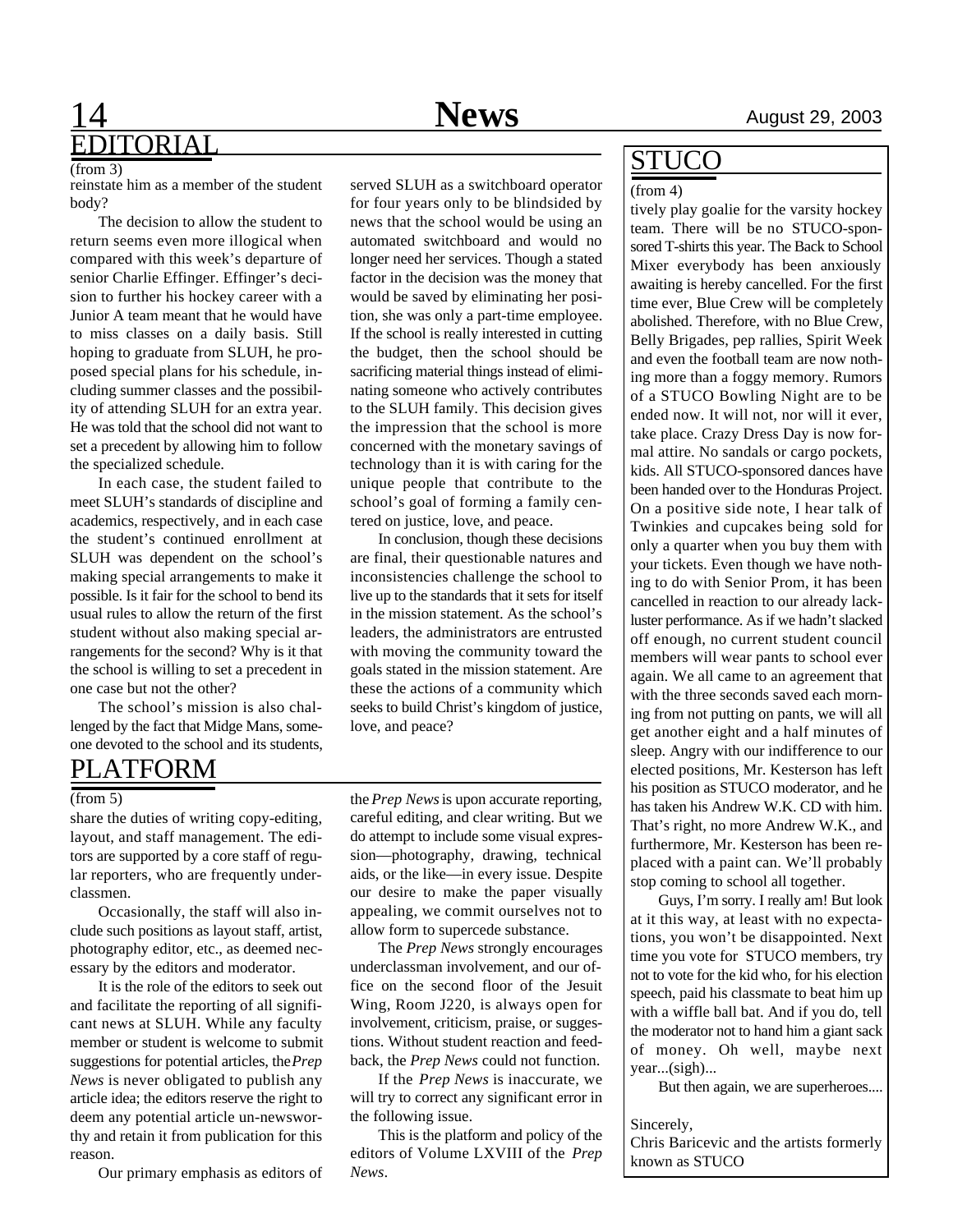### NOLOGY

#### (from 12)

tive plans that if these are successful, more will come. Just like with anything else: the TI calculators were at one time just a small portion of people who had those. Now everybody has one. Once that was determined that that was a successful use of technology, it expanded. But, when we got (the calculators) there was not a hard-core plan saying this year or next year everyone will have one. It was, 'let's get these tested and see how they work.' If (smart boards) are (successful), there will be certainly more that will follow."

"I am meeting with Mr. Nicollerat and (President Paul Sheridan, S.J.) this

### **CUMMINGS**

#### (from 6)

Rockhurst High School until 1993. He then took a year-long sabbatical and went to the University of California at Berkley. He got back into the classroom in 1994 but taught on the college level at Regis University in Denver until 2003. He also taught junior English and freshmen and sophomore Theology. For six years he was superior of the Jesuit community at Regis. In addition, on weekends in Denver he rotated among three local parishes, something he hopes to continue in St. Louis. Coming back to SLUH, Cummings feels that he is finishing a "creative odyssey, leaving home to become a Jesuit at 18 and returning home with a lot more experience and wisdom" through all that he has accomplished.

Cummings has four main responsibilities since he has come back to SLUH. He teaches two junior theology classes, helps Pastoral Director Tim Chik with his duties, and is the superior of the Jesuit community at SLUH. The fourth task is that he hopes to start a group for alumni and their wives to re-establish the connection to SLUH among alumni. Cummings commented that he is "honored to once again recapture the selfless spirit and academic challenge of SLUH." On the weekends he hopes to find some parishes to serve.

week about putting together a three-year plan on technology," said Schenkenberg. "At the same time (that SLUH looked at smart boards), we have moved this summer toward making the entire campus part of a network from which we could broadcast images, trailers, and live broadcast…I would love to see the SLUH community, students and faculty take advantage of (the broadcasting system) because we have a lot of buildings. "

Lately, television monitors have been showing up in various places around campus to enable the television broadcast studio to reach the whole community.

Schenkenberg said, "It can be used

for educational purposes as well, such as a showing in the theater that could be broadcast to certain classrooms or a team promoting their spirit and inviting you to the game, that would go into all the classrooms and go into the cafeteria as well."

Schenkenberg believes that "it is important to have student input on any kind of decision around technology," and Pride also invited interested students to contact her to participate at the Technology Committee meetings.

### YOON

### (from 4)

offering to do whatever it took to stay at SLUH, whether it be zero hour or summer classes. The school said no. They did not want to set a precedent so that other kids could do it later on. What kind of precedent is it setting by keeping kids from reaching their goals? What kind of precedent tells kids that their past three years of building a family aren't worth a little sacrifice from the people up top?

Charlie is the definition of a SLUH student. Open your planner and read the Grad at Grad. Charlie has not only met each of these five goals, but has excelled in them. The fact that he is trying to juggle hockey and school speaks volumes about his character. Through playing varsity goaltender for the ice hockey team, helping the team to two consecutive Jesuit Cups, he has given so much to our spirit.

Wanting to carry this passion on, he volunteered to be a senior advisor. After doing so much for SLUH, why couldn't they give a little back? Why not remember everybody who has given so much of their lives to the SLUH family, and go a little out of their way? Dare it be said, why not make a sacrifice? That's what family is all about.

Here is a kid who is willing to do whatever it takes to stay at school and play hockey. What 18-year-old has the dedication to both school and a sport to wake up before dawn to get to school by 7 am., go to a full day of six classes, then leave to go play a level of hockey people dream of playing? And then stay up till probably past midnight every night finishing homework? Yeah, that's a lot of work, and it's a lot of pressure. But when you fall in love with something so rare as the SLUH community, it's worth it.

SLUH is more that just a place where we go to school. It is the place where we cheer our classmates on in sports. It is the place where we come together to be a part of something that is bigger than us. It is the place where we meet the guys that end up being the best man at our wedding. It is the place where Charlie would like to say he graduated from because it is that special.

The Senior Class banner says "The Greatest Reward of Our Toils is Not What We Have Gotten But What We Have Become." I can tell you right now that Charlie has become a man that we all can look up to, and yet we can't because he is no longer with us.

Sincerely, Jon Yoon '04 Chris Baricevic '04